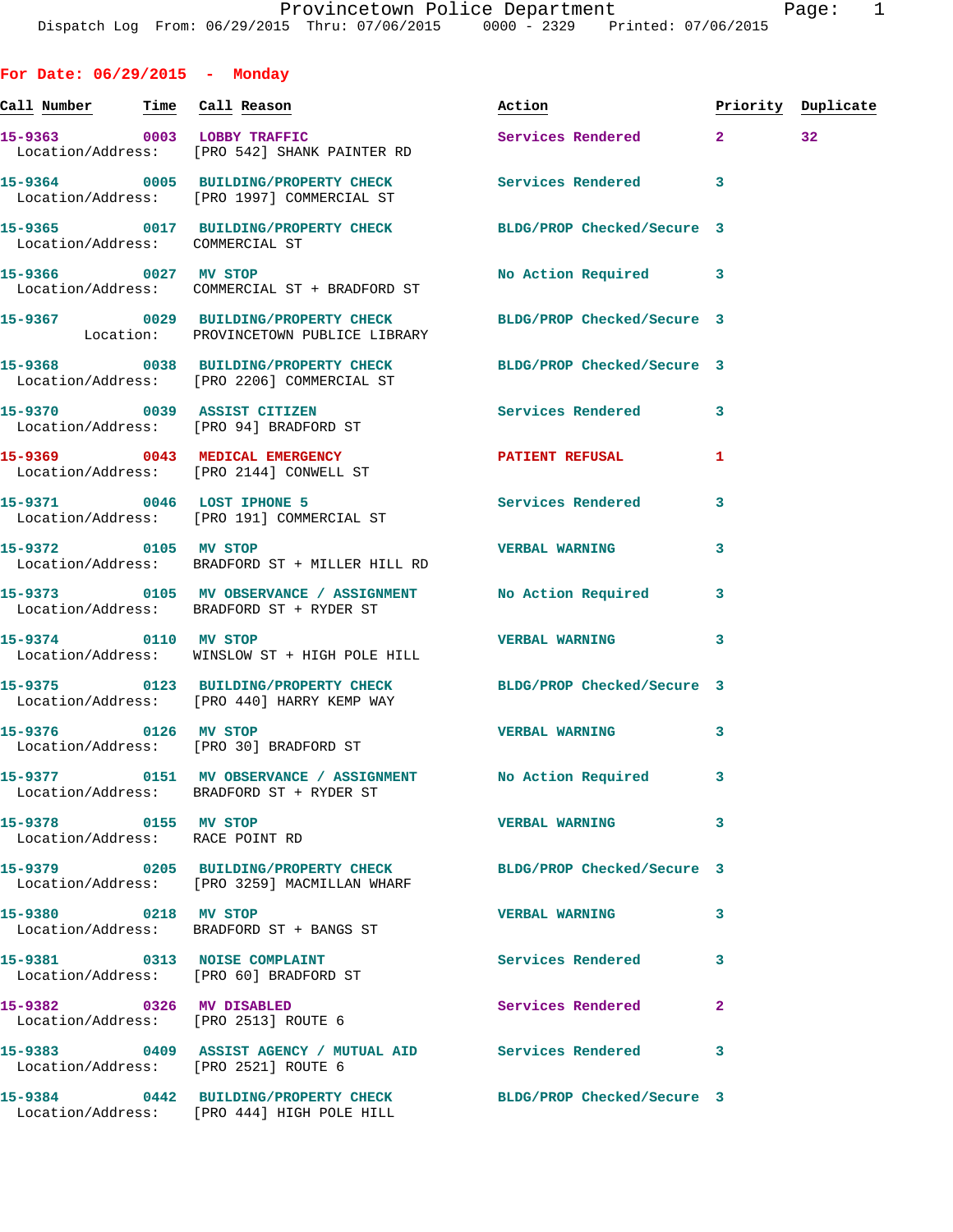|                                                              | Provincetown Police Department<br>Dispatch Log From: 06/29/2015 Thru: 07/06/2015 0000 - 2329 Printed: 07/06/2015     |                            |                |
|--------------------------------------------------------------|----------------------------------------------------------------------------------------------------------------------|----------------------------|----------------|
|                                                              | 15-9385 0539 FOLLOW UP/TRUCK<br>Location/Address: [PRO 2519] ROUTE 6                                                 | Services Rendered          | $\overline{2}$ |
|                                                              | 15-9386 0556 BUILDING/PROPERTY CHECK BLDG/PROP Checked/Secure 3<br>Location/Address: [PRO 1638] COMMERCIAL ST        |                            |                |
| Location/Address: RACE POINT RD                              | 15-9387 0601 BUILDING/PROPERTY CHECK BLDG/PROP Checked/Secure 3                                                      |                            |                |
|                                                              | 15-9388      0652   ANIMAL CALL./LOOSE DOG        Could Not Locate<br>Location/Address:   TREMONT ST + COMMERCIAL ST |                            | $\mathbf{2}$   |
|                                                              | 15-9389 0653 ANIMAL CALL/BARKING DOG<br>Location/Address: [PRO 3670] SHANK PAINTER RD                                | <b>Services Rendered</b>   | 2              |
|                                                              | 15-9390 0727 ANIMAL CALL/FOUND DOG<br>Location/Address: [PRO 1909] COMMERCIAL ST                                     | <b>VERBAL WARNING</b>      | 2              |
| Location/Address: [PRO 2521] ROUTE 6                         |                                                                                                                      |                            | 3              |
|                                                              | 15-9393 0823 ASSIST CITIZEN<br>Location/Address: [PRO 146] COMMERCIAL ST                                             | <b>Services Rendered</b>   | 3              |
|                                                              | 15-9394 0837 ANIMAL CALL/DEAD CAT Taken/Referred to Other<br>Location/Address: [PRO 420] COTTAGE ST                  |                            | $\overline{2}$ |
| 15-9395 0853 ANIMAL CALL/FOX<br>Location/Address: CONWELL ST |                                                                                                                      | <b>GONE ON ARRIVAL</b>     | 2              |
| 15-9396 0911 ANIMAL CALL/BIRD<br>Location/Address: SMALLS CT |                                                                                                                      | Taken/Referred to Other    | $\overline{a}$ |
| 15-9397 0946 MV STOP<br>Location/Address: [PRO 2479] ROUTE 6 |                                                                                                                      | Citation/Warning Issued    | 3              |
|                                                              | 15-9399 0955 ANIMAL CALL/MISSING CAT/FOUND Services Rendered<br>Location/Address: [PRO 2283] COMMERCIAL ST           |                            | $\overline{2}$ |
|                                                              | 15-9398 1020 ALARM - FIRE<br>Location/Address: [PRO 178] COMMERCIAL ST                                               | <b>Services Rendered</b>   | 1              |
| Location/Address: STANDISH AVE                               | 15-9400 1029 PARKING COMPLAINT / GENERAL Services Rendered                                                           |                            | 3              |
|                                                              | 15-9401 1123 BUILDING/PROPERTY CHECK<br>Location/Address: [PRO 3430] COMMERCIAL ST                                   | Services Rendered          | 3              |
|                                                              | 15-9402 1123 MEDICAL EMERGENCY/TEST CALL Services Rendered<br>Location/Address: [PRO 542] SHANK PAINTER RD           |                            | 1              |
|                                                              | 15-9403 1141 BUILDING/PROPERTY CHECK<br>Location/Address: [PRO 105] COMMERCIAL ST                                    | BLDG/PROP Checked/Secure 3 |                |
| 15-9404 1242 MV ACCIDENT                                     | Location/Address: [PRO 105] COMMERCIAL ST                                                                            | Services Rendered          | 1              |
|                                                              | 15-9405 1245 ANIMAL CALL/FEEDING FOXES Services Rendered<br>Location/Address: TREMONT ST + MECHANIC ST               |                            | 2              |
|                                                              | 15-9406 1251 COMPLAINT - STREET PERFORMERS SPOKEN TO<br>Location/Address: [PRO 273] COMMERCIAL ST                    |                            | 3              |
| 15-9407 1257 ASSIST CITIZEN                                  | Location/Address: [PRO 1704] MAYFLOWER AVE                                                                           | <b>Services Rendered</b>   | 3              |

**15-9408 1311 MEDICAL EMERGENCY/NOT NEEDED Services Rendered 1**  Location/Address: [PRO 440] HARRY KEMP WAY

Location/Address: [PRO 440] HARRY KEMP WAY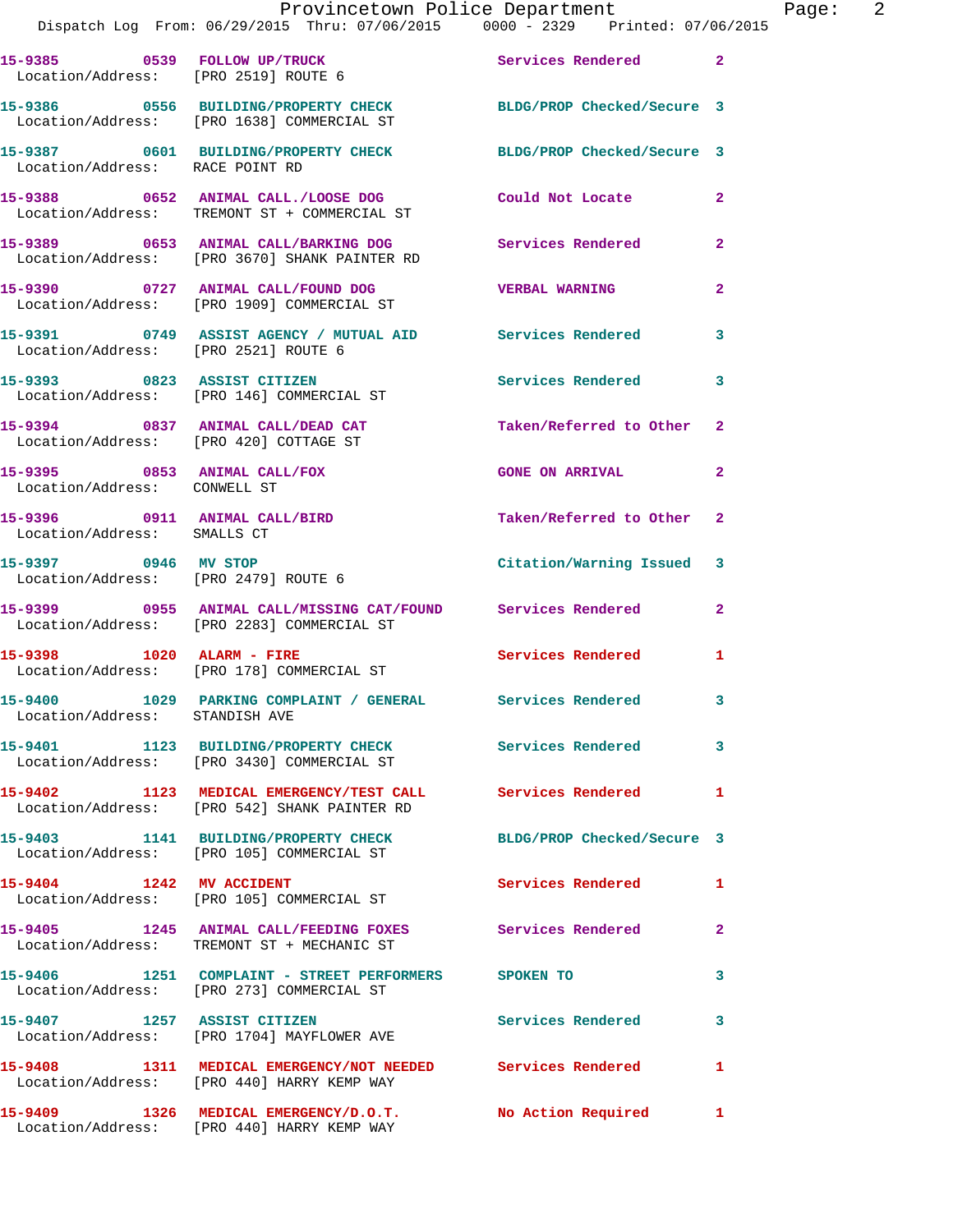|                                                                                            | 15-9410 1327 PARK, WALK & TALK<br>Location: [PRO 3431] LOPES SQUARE                                          | Services Rendered 2        |                         |
|--------------------------------------------------------------------------------------------|--------------------------------------------------------------------------------------------------------------|----------------------------|-------------------------|
|                                                                                            | 15-9411 1336 BUILDING/PROPERTY CHECK<br>Location/Address: [PRO 105] COMMERCIAL ST                            | BLDG/PROP Checked/Secure 3 |                         |
|                                                                                            | 15-9412 1338 PARK, WALK & TALK<br>Location/Address: [PRO 105] COMMERCIAL ST                                  | SPOKEN TO                  | $\mathbf{2}$            |
|                                                                                            | 15-9414 1352 FOUND CREDIT CARD<br>Location/Address: [PRO 527] RYDER ST EXT                                   | <b>Services Rendered</b>   | 3                       |
| 15-9415 1437 MV ACCIDENT<br>Location/Address: COMMERCIAL ST<br>Refer To Accident: 15-29-AC |                                                                                                              | <b>Services Rendered</b>   | $\mathbf{1}$            |
| 15-9416 1453 LOST GALAXY S6                                                                | Location/Address: [PRO 542] SHANK PAINTER RD                                                                 | Services Rendered 3        |                         |
| 15-9417 1504 LOCK BOX                                                                      | Location/Address: [PRO 1437] TREMONT ST                                                                      | Services Rendered          | 3                       |
| 15-9418 1515 LOCKBOX INSTALL                                                               | Location/Address: [PRO 1546] COMMERCIAL ST                                                                   | Services Rendered 3        |                         |
|                                                                                            | 15-9429 1515 BUILDING/PROPERTY CHECK<br>Location/Address: [PRO 105] COMMERCIAL ST                            | BLDG/PROP Checked/Secure 3 |                         |
|                                                                                            | 15-9419 1529 COMPLAINT - STREET PERFORMERS No Action Required 3<br>Location/Address: [PRO 175] COMMERCIAL ST |                            |                         |
| Location/Address: [PRO 2539] RYDER ST                                                      | 15-9421 1539 BUILDING/PROPERTY CHECK                                                                         | BLDG/PROP Checked/Secure 3 |                         |
|                                                                                            | $15-9422$ 1541 PARK, WALK & TALK<br>Location/Address: [PRO 105] COMMERCIAL ST                                | <b>Services Rendered</b>   | $\overline{2}$          |
| 15-9423 1618 MV STOP                                                                       | Location/Address: [PRO 2513] ROUTE 6                                                                         | <b>VERBAL WARNING</b>      | $\overline{\mathbf{3}}$ |
|                                                                                            | 15-9424 1630 BUILDING/PROPERTY CHECK<br>Location/Address: [PRO 71] BRADFORD ST EXT                           | BLDG/PROP Checked/Secure 3 |                         |
| 15-9425 1641 911 MISDIAL                                                                   | Location/Address: [PRO 63] BRADFORD ST EXT                                                                   | Services Rendered 1        |                         |
| 15-9426 1647 MEDICAL EMERGENCY                                                             | Location/Address: [PRO 2645] SHANK PAINTER RD                                                                | Services Rendered 1        |                         |
|                                                                                            | 15-9427 1649 ASSIST AGENCY / MUTUAL AID Services Rendered<br>Location/Address: [PRO 290] COMMERCIAL ST       |                            | 3                       |
|                                                                                            | $15-9428$ 1652 PARK, WALK & TALK<br>Location/Address: [PRO 105] COMMERCIAL ST                                | Services Rendered          | $\mathbf{2}$            |
| 15-9430 1707 MV HIT & RUN                                                                  | Location/Address: [PRO 319] COMMERCIAL ST                                                                    | Services Rendered          | $\mathbf{2}$            |
| 15-9431 1751 LOST WALLET                                                                   | Location/Address: [PRO 542] SHANK PAINTER RD                                                                 | Services Rendered          | 3                       |
|                                                                                            | 15-9432 1752 BUILDING/PROPERTY CHECK<br>Location/Address: [PRO 519] RACE POINT RD                            | BLDG/PROP Checked/Secure 3 |                         |
|                                                                                            | 15-9433 1755 FOUND BAG AND PURSE<br>Location/Address: [PRO 542] SHANK PAINTER RD                             | Services Rendered 3        |                         |
| 15-9434                                                                                    | <b>1802 DISTURBANCE</b>                                                                                      | Could Not Locate           |                         |

Location/Address: [PRO 2283] COMMERCIAL ST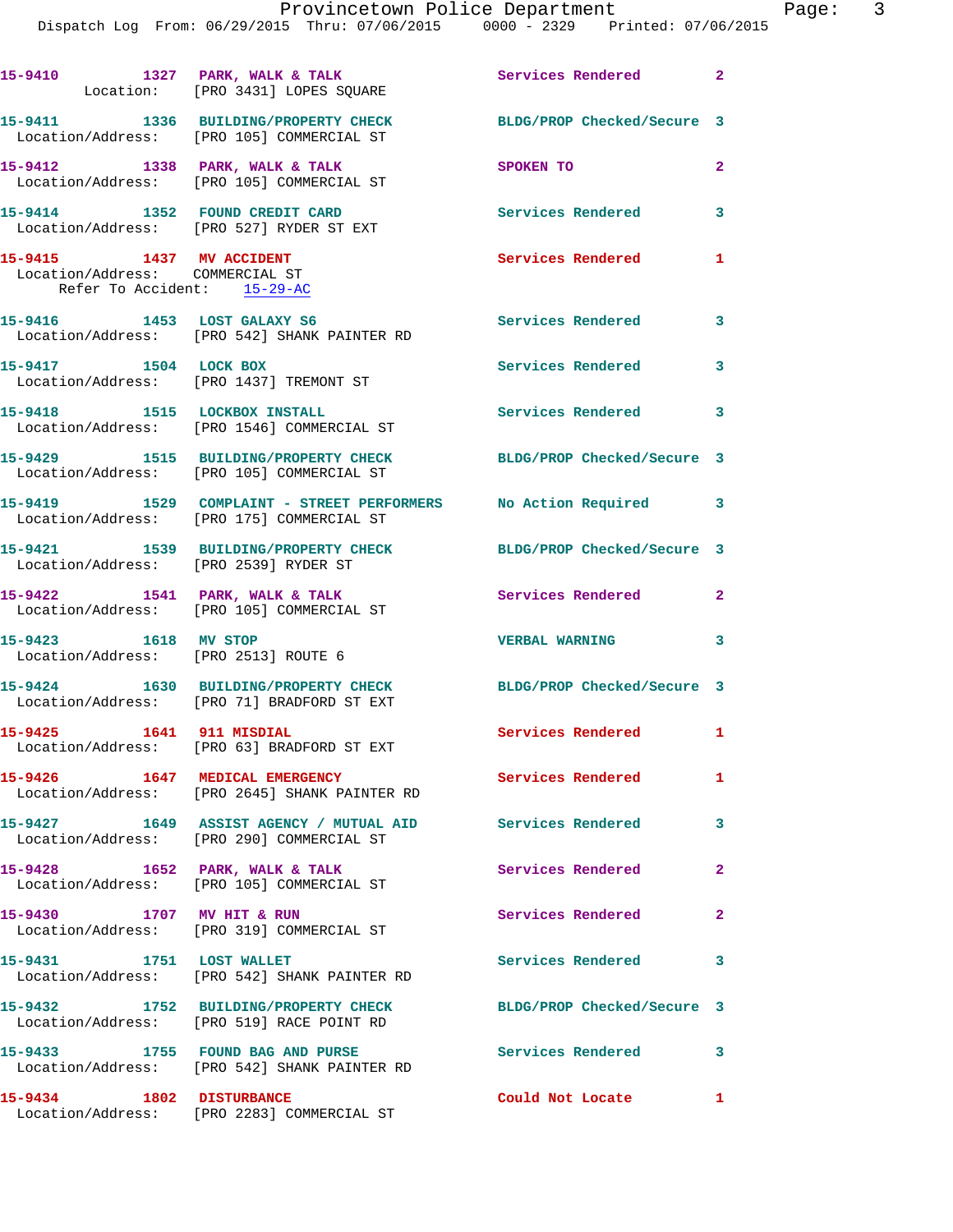|                                       | Provincetown Police Department<br>Dispatch Log From: 06/29/2015 Thru: 07/06/2015 0000 - 2329 Printed: 07/06/2015 |                            |                |
|---------------------------------------|------------------------------------------------------------------------------------------------------------------|----------------------------|----------------|
|                                       | 15-9435 1807 MEDICAL EMERGENCY BY LAW VIOLATION<br>Location/Address: [PRO 105] COMMERCIAL ST                     |                            | 1              |
| 15-9436 1821 FOUND KEYS               | Location/Address: [PRO 542] SHANK PAINTER RD                                                                     | <b>Services Rendered</b>   | 3              |
|                                       | 15-9437 1828 DISTURBANCE<br>Location/Address: [PRO 2356] STANDISH ST                                             | <b>Services Rendered</b>   | 1              |
| 15-9438 1836 MEDICAL                  | Location/Address: [PRO 1892] SHANK PAINTER RD                                                                    | <b>Services Rendered</b>   | 1              |
|                                       | 15-9439 1859 MEDICAL EMERGENCY<br>Location/Address: [PRO 2977] COMMERCIAL ST                                     | <b>Services Rendered</b>   | 1              |
| 15-9440 1924 DISORDERLY               | Location/Address: [PRO 527] RYDER ST EXT                                                                         | <b>Services Rendered</b>   | $\overline{a}$ |
| 15-9441 1930 FOLLOW UP                | Location/Address: [PRO 2283] COMMERCIAL ST                                                                       | Services Rendered          | $\mathbf{2}$   |
| Location/Address: [PRO 512] PRINCE ST | 15-9442 2001 BUILDING/PROPERTY CHECK BLDG/PROP Checked/Secure 3                                                  |                            |                |
|                                       | 15-9443 2044 ANIMAL CALL/DEAD RABBIT<br>Location/Address: [PRO 2007] COMMERCIAL ST                               | <b>Services Rendered</b>   | $\overline{2}$ |
| 15-9444 2049 LOST BULLDOG             | Location/Address: [PRO 3007] HARRY KEMP WAY                                                                      | Services Rendered          | $\mathbf{2}$   |
| Location/Address: COMMERCIAL ST       | 15-9445 2115 BUILDING/PROPERTY CHECK BLDG/PROP Checked/Secure 3                                                  |                            |                |
|                                       | 15-9446 2156 ASSIST AGENCY / MUTUAL AID Taken/Referred to Other 3<br>Location/Address: [PRO 2499] RACE POINT RD  |                            |                |
|                                       | 15-9447 2202 BUILDING/PROPERTY CHECK<br>Location/Address: [PRO 175] COMMERCIAL ST                                | BLDG/PROP Checked/Secure 3 |                |
| 15-9448 2214 FOUND WALLET             | Location/Address: [PRO 3176] COMMERCIAL ST                                                                       | Services Rendered          | 3              |
|                                       | 15-9449 2240 BUILDING/PROPERTY CHECK<br>Location/Address: [PRO 182] COMMERCIAL ST                                | BLDG/PROP Checked/Secure 3 |                |
|                                       | 15-9450 2252 LOST IPHONE 5C BLACK<br>Location/Address: [PRO 105] COMMERCIAL ST                                   | <b>Services Rendered</b>   | 3              |
| 15-9451 2302 MV STOP                  | Location/Address: SHANK PAINTER RD + BRADFORD ST                                                                 | <b>VERBAL WARNING</b>      | 3              |
|                                       | 15-9452 2305 BUILDING/PROPERTY CHECK BLDG/PROP Checked/Secure 3<br>Location/Address: [PRO 2483] COMMERCIAL ST    |                            |                |
|                                       | 15-9453 2318 BUILDING/PROPERTY CHECK<br>Location/Address: [PRO 444] HIGH POLE HILL                               | BLDG/PROP Checked/Secure 3 |                |
|                                       | 15-9454 2318 BUILDING/PROPERTY CHECK<br>Location/Address: [PRO 3259] MACMILLAN WHARF                             | BLDG/PROP Checked/Secure 3 |                |
|                                       | 15-9455 2331 MV OBSERVANCE / ASSIGNMENT<br>Location/Address: BRADFORD ST + STANDISH ST                           | <b>Services Rendered</b>   | 3              |
|                                       | 15-9456 2337 MV OBSERVANCE / ASSIGNMENT<br>Location/Address: BRADFORD ST + HOWLAND ST                            | <b>Services Rendered</b>   | 3              |

## **For Date: 06/30/2015 - Tuesday**

| 15-9458           | 0005 BUILDING/PROPERTY CHECK | BLDG/PROP Checked/Secure 3 |  |
|-------------------|------------------------------|----------------------------|--|
| Location/Address: | [PRO 2539] RYDER ST          |                            |  |

Page: 4<br>15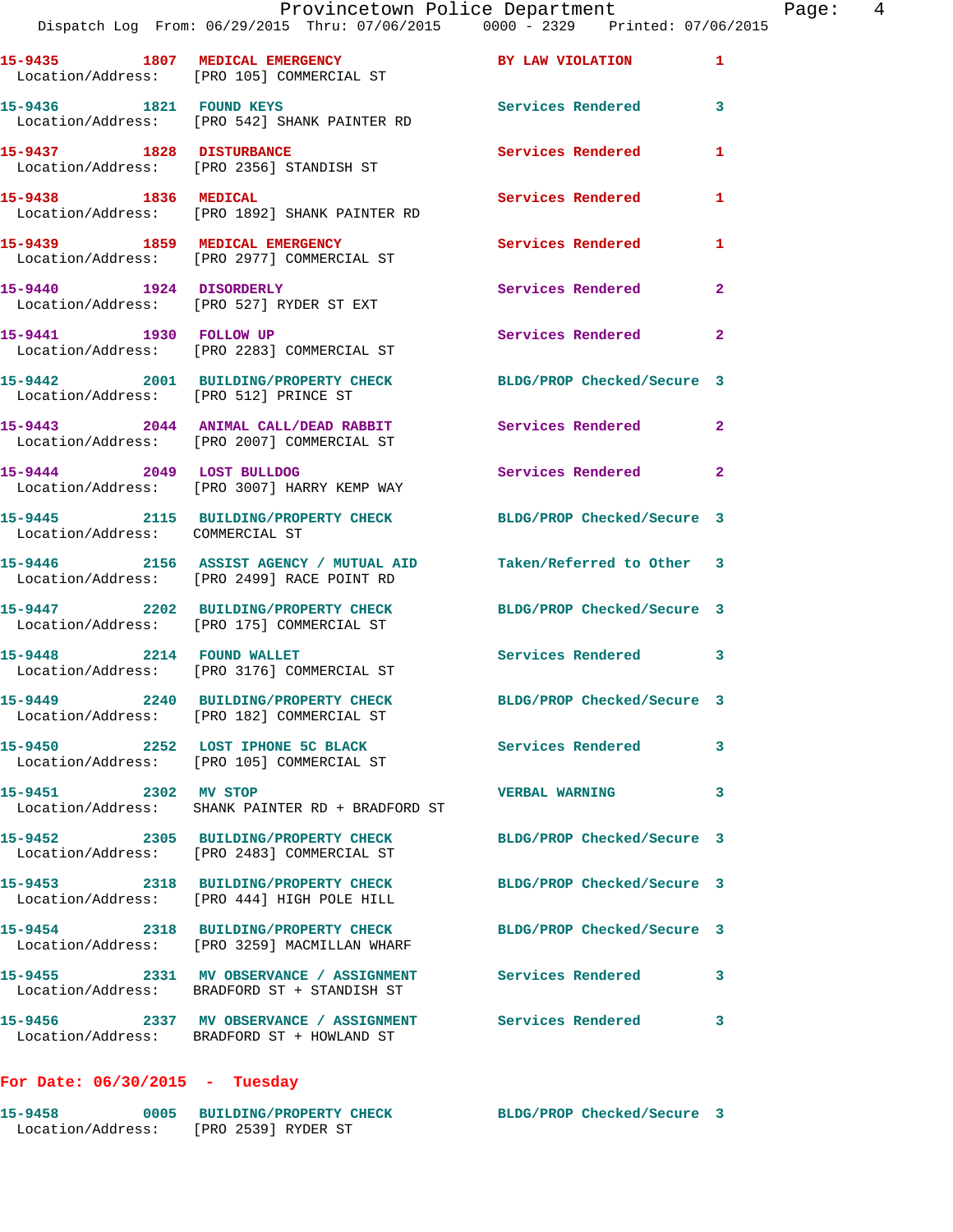Dispatch Log From: 06/29/2015 Thru: 07/06/2015 0000 - 2329 Printed: 07/06/2015

| 15-9459 0022 NOISE COMPLAINT<br>Location/Address: [PRO 3443] COMMERCIAL ST                                       |  | <b>LICENSING VIOLATION</b> | 3              |    |
|------------------------------------------------------------------------------------------------------------------|--|----------------------------|----------------|----|
| 15-9460 0044 MV STOP<br>Location/Address: [PRO 57] BRADFORD ST                                                   |  | <b>VERBAL WARNING</b>      | 3              |    |
| 15-9461 0047 COMPLAINT<br>Location/Address: COMMERCIAL ST                                                        |  | Services Rendered          | 3              |    |
| 15-9462 0104 LOBBY TRAFFIC<br>Location/Address: [PRO 542] SHANK PAINTER RD                                       |  | Services Rendered          | $\mathbf{2}$   | 43 |
| 15-9463 0104 BY-LAW VIOLATION<br>Location/Address: [PRO 272] COMMERCIAL ST                                       |  | <b>Services Rendered</b>   | $\mathbf{2}$   |    |
| 15-9464 0112 MV STOP<br>Location/Address: STANDISH ST + BRADFORD ST                                              |  | <b>VERBAL WARNING</b>      | 3              |    |
| 15-9465 0120 MV STOP<br>Location/Address: [PRO 208] COMMERCIAL ST                                                |  | <b>VERBAL WARNING</b>      | 3              |    |
| 15-9466 0123 MV STOP                                                                                             |  | <b>VERBAL WARNING</b>      | 3              |    |
| Location/Address: STANDISH ST + BRADFORD ST<br>15-9467 0146 MV OBSERVANCE / ASSIGNMENT Services Rendered         |  |                            | 3              |    |
| Location/Address: [PRO 2513] ROUTE 6<br>15-9468 0150 MV STOP                                                     |  | No Action Required 3       |                |    |
| Location/Address: ROUTE 6 + SNAIL RD<br>15-9469 0220 MV COMPLAINT                                                |  | Services Rendered          | $\mathbf{2}$   |    |
| Location/Address: [PRO 526] RYDER ST EXT<br>15-9470 0459 BUILDING/PROPERTY CHECK                                 |  | BLDG/PROP Checked/Secure 3 |                |    |
| Location/Address: [PRO 1778] SHANK PAINTER RD<br>15-9471 0514 BUILDING/PROPERTY CHECK BLDG/PROP Checked/Secure 3 |  |                            |                |    |
| Location/Address: [PRO 447] JEROME SMITH RD<br>$15-9472$ 0520 PARK, WALK & TALK                                  |  | <b>Services Rendered</b>   | $\overline{2}$ |    |
| Location/Address: [PRO 2222] COMMERCIAL ST                                                                       |  |                            |                |    |
| 15-9473 0529 BUILDING/PROPERTY CHECK BLDG/PROP Checked/Secure 3<br>Location/Address: [PRO 2898] JEROME SMITH RD  |  |                            |                |    |
| 15-9474 0541 MV OBSERVANCE / ASSIGNMENT Services Rendered<br>Location/Address: [PRO 518] RACE POINT RD           |  |                            | 3              |    |
| 15-9475 0713 BUILDING/PROPERTY CHECK BLDG/PROP Checked/Secure 3<br>Location/Address: [PRO 3287] ROUTE 6          |  |                            |                |    |
| 15-9476 0723 ANIMAL CALL/BARKING DOG<br>Location/Address: [PRO 3670] SHANK PAINTER RD                            |  | Services Rendered          | $\mathbf{2}$   |    |
| 15-9477 0835 BUILDING/PROPERTY CHECK<br>Location/Address: [PRO 3430] COMMERCIAL ST                               |  | Services Rendered          | 3              |    |
| 15-9478 0838 BUILDING/PROPERTY CHECK<br>Location/Address: [PRO 3317] CEMETERY RD                                 |  | BLDG/PROP Checked/Secure 3 |                |    |
| 15-9479 0839 BUILDING/PROPERTY CHECK<br>Location/Address: [PRO 3318] CEMETERY RD                                 |  | BLDG/PROP Checked/Secure 3 |                |    |
| 15-9480 0840 HARASSMENT<br>Location/Address: [PRO 1225] COMMERCIAL ST                                            |  | Services Rendered          | $\mathbf{2}$   |    |
| 15-9481 0914 BUILDING/PROPERTY CHECK<br>Location/Address: [PRO 3259] MACMILLAN WHARF                             |  | BLDG/PROP Checked/Secure 3 |                |    |
| 15-9482 0926 BUILDING/PROPERTY CHECK                                                                             |  | BLDG/PROP Checked/Secure 3 |                |    |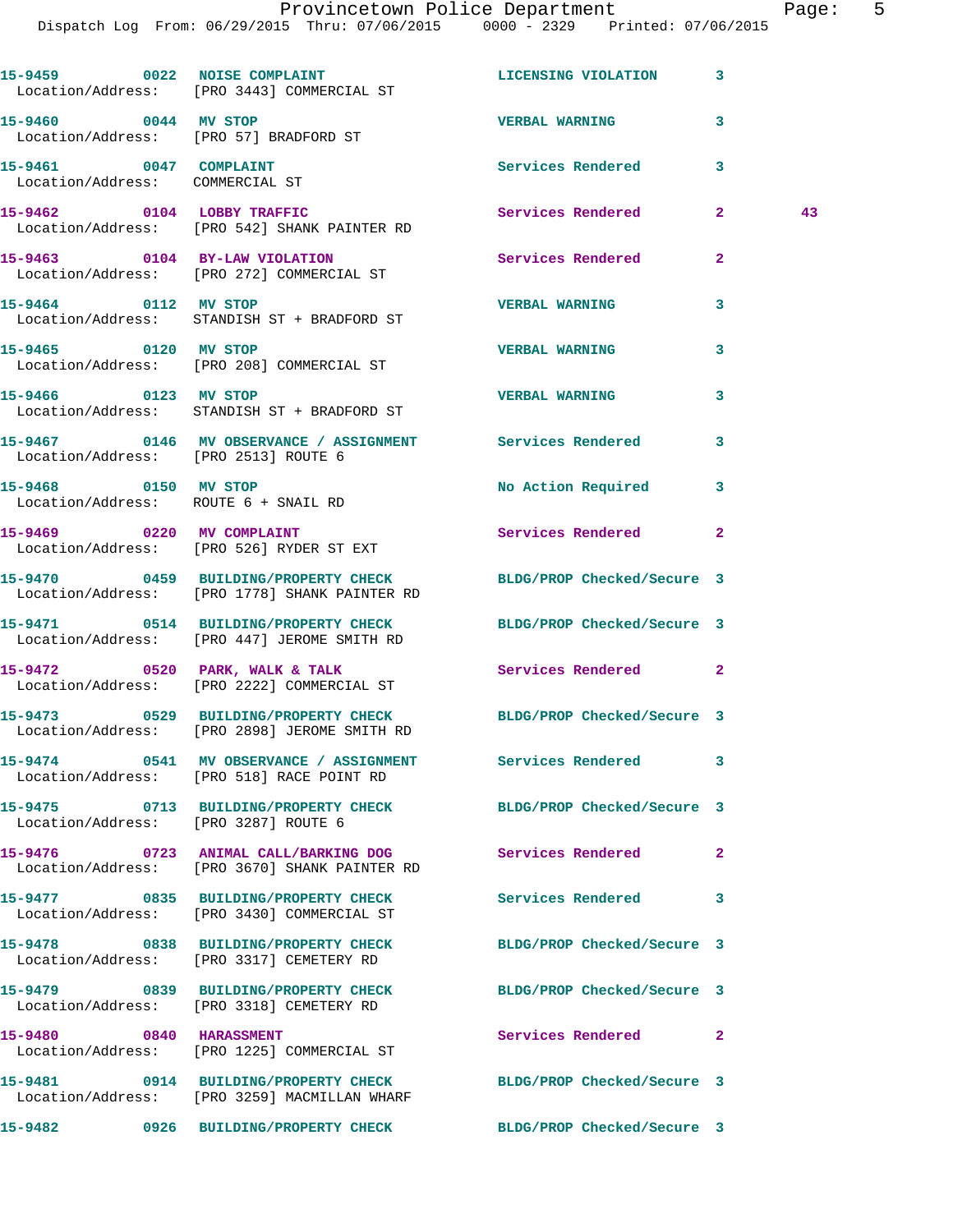|                                                                    | Dispatch Log From: 06/29/2015 Thru: 07/06/2015 0000 - 2329 Printed: 07/06/2015                           | Provincetown Police Department |                         | Page: 6 |  |
|--------------------------------------------------------------------|----------------------------------------------------------------------------------------------------------|--------------------------------|-------------------------|---------|--|
|                                                                    | Location/Address: [PRO 2206] COMMERCIAL ST                                                               |                                |                         |         |  |
|                                                                    | 15-9483 0926 BUILDING/PROPERTY CHECK Services Rendered 3<br>Location/Address: [PRO 2977] COMMERCIAL ST   |                                |                         |         |  |
|                                                                    | 15-9484 0929 911 GENERAL<br>Location/Address: [PRO 515] RACE POINT RD                                    | <b>Services Rendered</b>       | 1                       |         |  |
|                                                                    | 15-9485 0943 ALARM - GENERAL<br>Location/Address: [PRO 79] CARVER ST                                     | Services Rendered 1            |                         |         |  |
|                                                                    | 15-9486 0947 LOST BLACK SONY CELLPHONE Services Rendered<br>Location/Address: [PRO 542] SHANK PAINTER RD |                                | $\mathbf{3}$            |         |  |
| 15-9487 0956 MV STOP                                               | Location/Address: BROWNE ST + SHANK PAINTER RD                                                           | <b>VERBAL WARNING</b>          | $\overline{\mathbf{3}}$ |         |  |
|                                                                    | 15-9488 1054 BUILDING/PROPERTY CHECK Services Rendered<br>Location/Address: [PRO 2483] COMMERCIAL ST     |                                | $\mathbf{3}$            |         |  |
| 15-9489 1243 TRESPASS                                              | Location/Address: [PRO 545] SHANK PAINTER RD                                                             | FOLLOW UP                      | $\mathbf{2}$            | 1       |  |
|                                                                    | 15-9491 1255 COMPLAINT<br>Location/Address: [PRO 3670] SHANK PAINTER RD                                  | Services Rendered              | 3                       |         |  |
| 15-9492 1325 ALARM - FIRE<br>Location/Address: [PRO 660] PRINCE ST |                                                                                                          | Services Rendered              | 1                       |         |  |
| 15-9493 1341 MV STOP<br>Location/Address: SNAIL RD                 |                                                                                                          | <b>VERBAL WARNING</b>          | 3                       |         |  |
|                                                                    | 15-9494 1357 MEDICAL EMERGENCY/D.O.T.<br>Location/Address: [PRO 440] HARRY KEMP WAY                      | Transported to Hospital 1      |                         |         |  |
|                                                                    | 15-9495 1526 MISSING PERSONS<br>Location/Address: [PRO 1638] COMMERCIAL ST                               | Taken to Family/Guardian 1     |                         |         |  |
|                                                                    | 15-9496 1528 PANIC ALARM<br>Location/Address: [PRO 1186] COMMERCIAL ST                                   | False Alarm                    | $\mathbf{1}$            |         |  |
| 15-9497 1542 WIRES DOWN                                            | Location/Address: [PRO 3990] RACE POINT RD                                                               | Services Rendered 2            |                         |         |  |
|                                                                    | 15-9498 1554 PARK, WALK & TALK 1998 Services Rendered<br>Location/Address: [PRO 105] COMMERCIAL ST       |                                | $\mathbf{2}$            |         |  |
| 15-9499 1602 FOUND WALLET<br>Location/Address: [PRO 429] DYER ST   |                                                                                                          | Services Rendered 3            |                         | 1       |  |
|                                                                    | 15-9500 1619 VERBAL NO HELMET/LICENSE<br>Location/Address: [PRO 1453] BRADFORD ST                        | VERBAL WARNING 3               |                         |         |  |
|                                                                    | 15-9501 1644 BUILDING/PROPERTY CHECK<br>Location/Address: [PRO 1638] COMMERCIAL ST                       | BLDG/PROP Checked/Secure 3     |                         |         |  |
|                                                                    | 15-9502 1652 SNAKE IN BARREL<br>Location/Address: [PRO 63] BRADFORD ST EXT                               | Services Rendered              | $\mathbf{2}$            |         |  |
|                                                                    | 15-9503 1653 MV HIT & RUN<br>Location/Address: [PRO 106] COMMERCIAL ST                                   | Services Rendered              | $\mathbf{2}$            |         |  |
|                                                                    | 15-9504 1703 FIRE, STRUCTURE<br>Location/Address: [PRO 116] COMMERCIAL ST                                | Extinguished                   | $\mathbf{1}$            | 1       |  |
|                                                                    | 15-9505 1730 TRIP AND FALL<br>Location/Address: [PRO 312] COMMERCIAL ST                                  | Transported to Hospital 1      |                         |         |  |
|                                                                    | 15-9506 1733 BURGLAR ALARM                                                                               | False Alarm 1                  |                         |         |  |

Location/Address: [PRO 1186] COMMERCIAL ST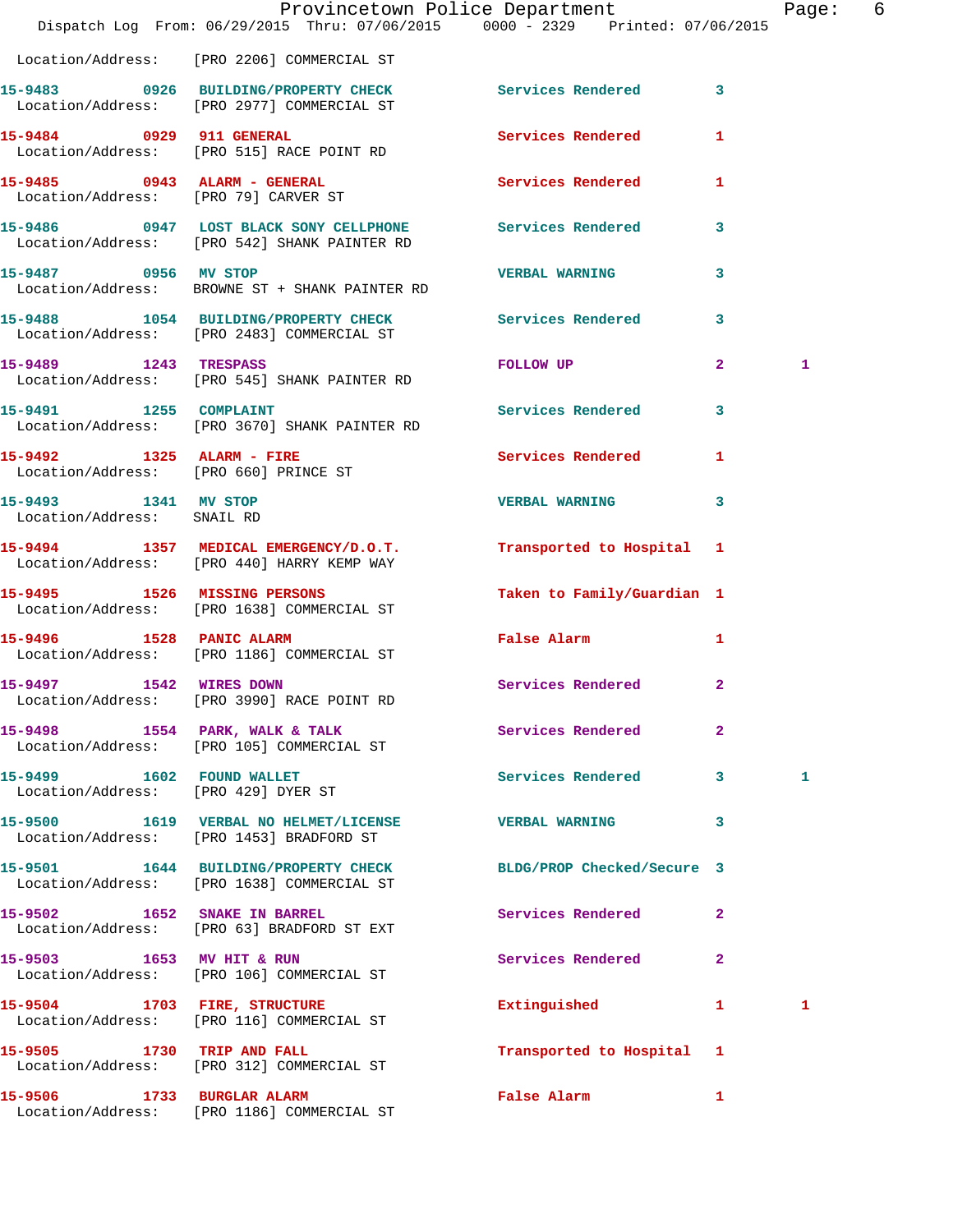|                                                                | Provincetown Police Department Fage: 7<br>Dispatch Log From: 06/29/2015 Thru: 07/06/2015 0000 - 2329 Printed: 07/06/2015 |                            |                |  |
|----------------------------------------------------------------|--------------------------------------------------------------------------------------------------------------------------|----------------------------|----------------|--|
|                                                                | 15-9507 1744 BUILDING/PROPERTY CHECK BLDG/PROP Checked/Secure 3<br>Location/Address: [PRO 1778] SHANK PAINTER RD         |                            |                |  |
|                                                                | 15-9508 1744 911 HARASSMENT SPOKEN TO<br>Location/Address: [PRO 439] GOSNOLD ST                                          |                            | $\mathbf{1}$   |  |
| 15-9509 1748 LITTERING<br>Location/Address: [PRO 2479] ROUTE 6 |                                                                                                                          | Services Rendered          | $\mathbf{2}$   |  |
|                                                                | 15-9510      1923   COMPLAINT - STREET PERFORMERS     SPOKEN TO<br>Location/Address:   [PRO 3094]COMMERCIAL ST           |                            | 3              |  |
|                                                                | 15-9511 1943 BUILDING/PROPERTY CHECK BLDG/PROP Checked/Secure 3<br>Location/Address: [PRO 519] RACE POINT RD             |                            |                |  |
|                                                                | 15-9512 1946 COMPLAINT - STREET PERFORMERS SPOKEN TO<br>Location/Address: [PRO 3094] COMMERCIAL ST                       |                            | 3              |  |
|                                                                | 15-9513 2009 THREATS<br>Location: [PRO 3431] LOPES SQUARE                                                                | SPOKEN TO                  | $\overline{a}$ |  |
|                                                                | 15-9514 2025 BUILDING/PROPERTY CHECK BLDG/PROP Checked/Secure 3<br>Location/Address: [PRO 1646] WINSLOW ST               |                            |                |  |
|                                                                | 15-9515 2056 MV OBSERVANCE / ASSIGNMENT Services Rendered 3<br>Location/Address: [PRO 2577] BRADFORD ST                  |                            |                |  |
|                                                                | 15-9516 		 2056 MV OBSERVANCE / ASSIGNMENT Services Rendered<br>Location/Address: [PRO 2577] BRADFORD ST                 |                            | 3              |  |
| Location/Address: [PRO 571] ALDEN ST                           | 15-9517 2106 BUILDING/PROPERTY CHECK BLDG/PROP Checked/Secure 3                                                          |                            |                |  |
|                                                                | 15-9518 2124 BUILDING/PROPERTY CHECK BLDG/PROP Checked/Secure 3<br>Location/Address: [PRO 2419] COMMERCIAL ST            |                            |                |  |
|                                                                | 15-9519 2126 BUILDING/PROPERTY CHECK BLDG/PROP Checked/Secure 3<br>Location/Address: [PRO 2481] TREMONT ST               |                            |                |  |
|                                                                | 15-9520 2150 HAZARD/FIREWORKS<br>Location/Address: [PRO 1233] COMMERCIAL ST                                              | Could Not Locate 2         |                |  |
|                                                                | 15-9521 2151 DEFECTIVE HEADLIGHT<br>Location/Address: WINTHROP ST + BRADFORD ST                                          | <b>VERBAL WARNING</b>      |                |  |
|                                                                | 15-9522 2216 BUILDING/PROPERTY CHECK BLDG/PROP Checked/Secure 3<br>Location/Address: [PRO 2419] COMMERCIAL ST            |                            |                |  |
|                                                                | 15-9523 2319 BUILDING/PROPERTY CHECK BLDG/PROP Checked/Secure 3<br>Location/Address: [PRO 545] SHANK PAINTER RD          |                            |                |  |
|                                                                | 15-9524 2327 MV OBSERVANCE / ASSIGNMENT Services Rendered<br>Location/Address: [PRO 3430] COMMERCIAL ST                  |                            | 3              |  |
| 15-9525 2327 SERVICE CALL                                      | Location/Address: [PRO 542] SHANK PAINTER RD                                                                             | Services Rendered 3        |                |  |
|                                                                | 15-9526 2328 BUILDING/PROPERTY CHECK<br>Location/Address: [PRO 306] COMMERCIAL ST                                        | BLDG/PROP Checked/Secure 3 |                |  |
| 15-9528 2340 MV STOP                                           | Location/Address: [PRO 2577] BRADFORD ST                                                                                 | <b>VERBAL WARNING</b>      | 3              |  |
|                                                                | 15-9529 2341 BUILDING/PROPERTY CHECK BLDG/PROP Checked/Secure 3<br>Location/Address: [PRO 447] JEROME SMITH RD           |                            |                |  |
| 15-9530 2346 MV STOP                                           | Location/Address: CONWELL ST + ROUTE 6                                                                                   | No Action Required 3       |                |  |
| 15-9531 2350 BY-LAW VIOLATION                                  |                                                                                                                          | Services Rendered          | $\mathbf{2}$   |  |

Location/Address: [PRO 526] RYDER ST EXT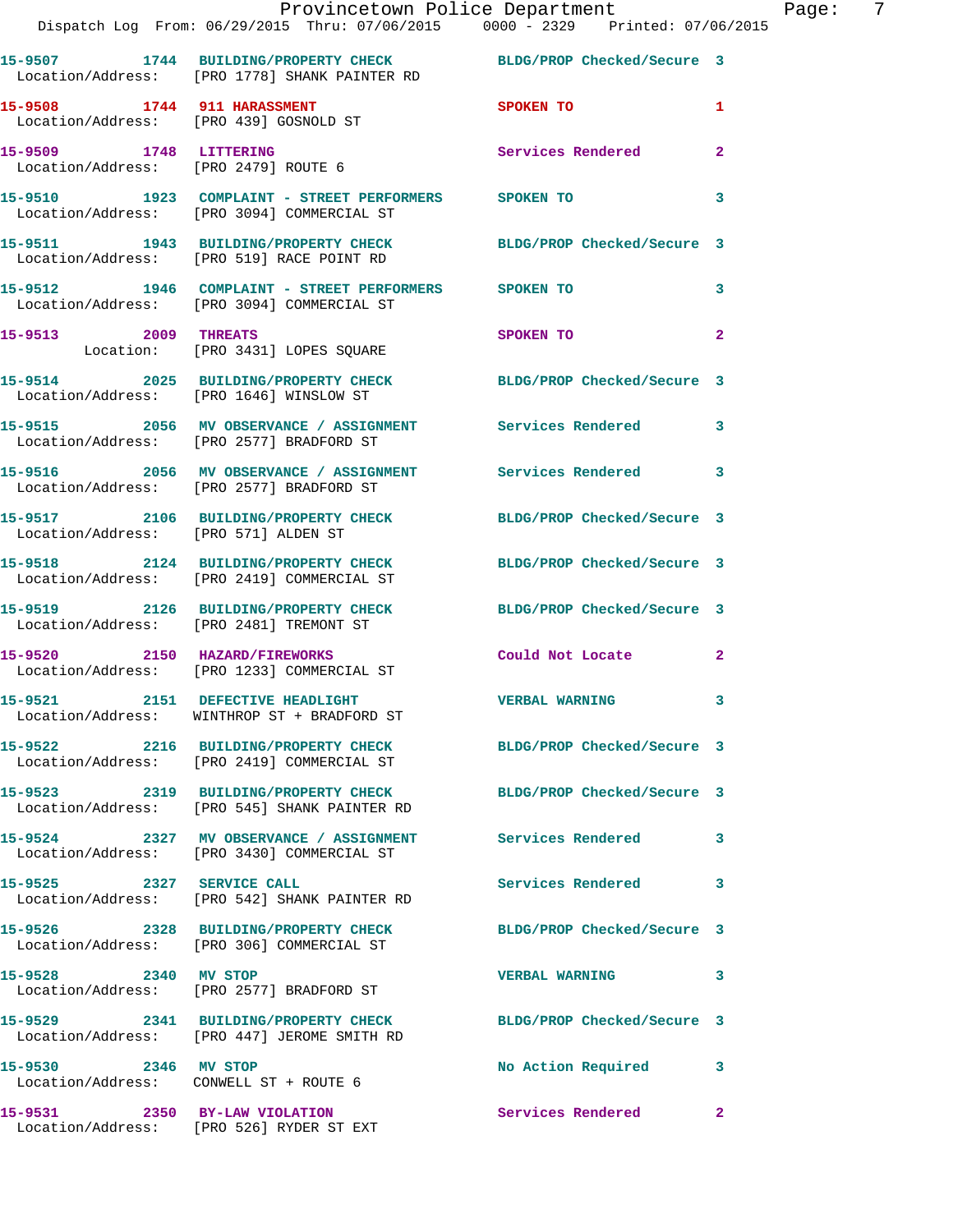| For Date: $07/01/2015$ - Wednesday                                    |                                                                                                                  |                            |              |
|-----------------------------------------------------------------------|------------------------------------------------------------------------------------------------------------------|----------------------------|--------------|
|                                                                       | 15-9532 0030 BUILDING/PROPERTY CHECK BLDG/PROP Checked/Secure 3<br>Location/Address: [PRO 2542] COMMERCIAL ST    |                            |              |
|                                                                       | 15-9533 0040 BUILDING/PROPERTY CHECK BLDG/PROP Checked/Secure 3<br>Location/Address: [PRO 440] HARRY KEMP WAY    |                            |              |
|                                                                       | 15-9534 0046 LOBBY TRAFFIC<br>Location/Address: [PRO 542] SHANK PAINTER RD                                       | Services Rendered 2        | 30           |
|                                                                       | 15-9535 0049 MV OBSERVANCE / ASSIGNMENT Services Rendered<br>Location/Address: [PRO 2494] BRADFORD ST            |                            | 3            |
|                                                                       | 15-9536 0103 NOISE COMPLAINT<br>Location/Address: [PRO 3331] COMMERCIAL ST                                       | Services Rendered 3        |              |
|                                                                       | Location/Address: [PRO 105] COMMERCIAL ST                                                                        |                            | $\mathbf{2}$ |
|                                                                       | 15-9538 0126 BUILDING/PROPERTY CHECK BLDG/PROP Checked/Secure 3<br>Location/Address: [PRO 105] COMMERCIAL ST     |                            |              |
| Location/Address: COMMERCIAL ST                                       | 15-9539 0127 PARK, WALK & TALK 3 Services Rendered                                                               |                            | $\mathbf{2}$ |
|                                                                       | 15-9540 0132 MV OBSERVANCE / ASSIGNMENT Services Rendered 3<br>Location/Address: BRADFORD ST + HIGH POLE HILL    |                            |              |
|                                                                       | 15-9541 0204 BUILDING/PROPERTY CHECK BLDG/PROP Checked/Secure 3<br>Location/Address: [PRO 530] SHANK PAINTER RD  |                            |              |
| 15-9542 0216 DISTURBANCE                                              | Location/Address: [PRO 182] COMMERCIAL ST                                                                        | Services Rendered 1        |              |
| 15-9543 0217 LOST HOUSE KEY<br>Location/Address: PRISCILLA ALDEN RD   |                                                                                                                  | Services Rendered 3        |              |
|                                                                       | 15-9544 0311 BUILDING/PROPERTY CHECK BLDG/PROP Checked/Secure 3<br>Location/Address: [PRO 1778] SHANK PAINTER RD |                            |              |
|                                                                       | 15-9545 0322 BUILDING/PROPERTY CHECK BLDG/PROP Checked/Secure 3<br>Location/Address: [PRO 2483] COMMERCIAL ST    |                            |              |
|                                                                       | 15-9546 0437 FOUND TELESCOPE<br>Location/Address: [PRO 1953] COMMERCIAL ST                                       | Services Rendered 3        |              |
|                                                                       | 15-9547 0519 BUILDING/PROPERTY CHECK<br>Location/Address: [PRO 2898] JEROME SMITH RD                             | BLDG/PROP Checked/Secure 3 |              |
| 15-9548 0521 WATER LEAK                                               | Location/Address: [PRO 2898] JEROME SMITH RD                                                                     | Services Rendered          | 3            |
| Location/Address: [PRO 571] ALDEN ST                                  | 15-9549 0539 BUILDING/PROPERTY CHECK Services Rendered                                                           |                            | 3            |
|                                                                       | 15-9550 0542 BUILDING/PROPERTY CHECK<br>Location/Address: [PRO 3259] MACMILLAN WHARF                             | BLDG/PROP Checked/Secure 3 |              |
| 15-9552 0624 ASSIST CITIZEN<br>Location/Address: ROUTE 6 + CONWELL ST |                                                                                                                  | Services Rendered          | 3            |
| Location/Address: [PRO 2479] ROUTE 6                                  | 15-9553 0704 SUSPICIOUS ACTIVITY                                                                                 | Services Rendered          | $\mathbf{2}$ |
|                                                                       | 15-9554 0735 BUILDING/PROPERTY CHECK<br>Location/Address: [PRO 2483] COMMERCIAL ST                               | Services Rendered          | 3            |
| 15-9555                                                               | 0738 LARCENY /FORGERY/ FRAUD                                                                                     | SPOKEN TO                  | $\mathbf{2}$ |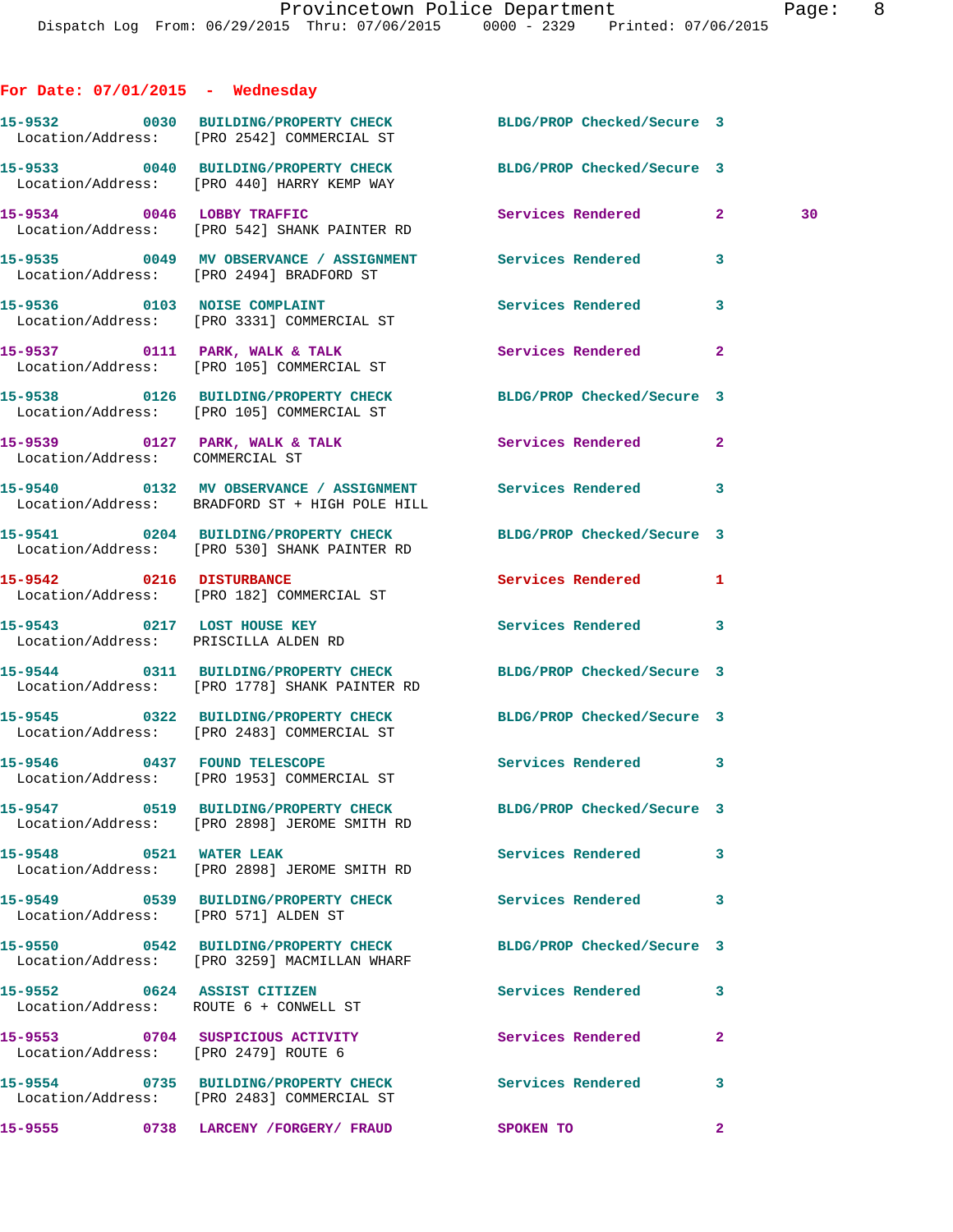|                                                           | Dispatch Log From: 06/29/2015 Thru: 07/06/2015 0000 - 2329 Printed: 07/06/2015                                  | Provincetown Police Department | Page:          | - 9 |
|-----------------------------------------------------------|-----------------------------------------------------------------------------------------------------------------|--------------------------------|----------------|-----|
|                                                           | Location/Address: [PRO 2528] SHIPS WAY RD EXT                                                                   |                                |                |     |
|                                                           | 15-9556 0820 ANIMAL CALL/SEAGULL<br>Location/Address: [PRO 107] COMMERCIAL ST                                   | Could Not Locate               | $\mathbf{2}$   |     |
|                                                           | 15-9557 0823 SERVICE CALL<br>Location/Address: COMMERCIAL ST + CARVER ST                                        | <b>SPOKEN TO</b>               | 3              |     |
|                                                           | 15-9559 0841 WIRES DOWN<br>Location/Address: [PRO 1293] BRADFORD ST                                             | Services Rendered 2            |                |     |
| 15-9558 0842 FOLLOW UP                                    | Location/Address: [PRO 2528] SHIPS WAY RD EXT                                                                   | SPOKEN TO                      | $\mathbf{2}$   |     |
| 15-9560 0848 WIRES DOWN                                   | Location/Address: [PRO 1759] COMMERCIAL ST                                                                      | Services Rendered 2            |                |     |
|                                                           | 15-9561 0924 ALARM - GENERAL/ELEVATOR Services Rendered<br>Location/Address: [PRO 105] COMMERCIAL ST            |                                | 1              |     |
| 15-9562 1000 HAZARDS                                      | Location/Address: [PRO 1941] COMMERCIAL ST                                                                      | Removed Hazard                 | $\mathbf{2}$   |     |
| Location/Address: [PRO 571] ALDEN ST                      | 15-9563 1024 BUILDING/PROPERTY CHECK BLDG/PROP Checked/Secure 3                                                 |                                |                |     |
|                                                           | 15-9564 1025 BUILDING/PROPERTY CHECK BLDG/PROP Checked/Secure 3<br>Location/Address: [PRO 3259] MACMILLAN WHARF |                                |                |     |
|                                                           | 15-9571 1030 PARKING COMPLAINT / GENERAL Services Rendered 3<br>Location/Address: COMMERCIAL ST                 |                                |                |     |
|                                                           | 15-9565 1044 MEDICAL EMERGENCY/SEIZURE PATIENT REFUSAL<br>Location/Address: [PRO 357] COMMERCIAL ST             |                                | 1              |     |
| 15-9566 1100 FOLLOW UP<br>Location/Address: COMMERCIAL ST |                                                                                                                 | Services Rendered              | $\overline{2}$ |     |
|                                                           | 15-9567 1109 BUILDING/PROPERTY CHECK<br>Location/Address: [PRO 2500] COMMERCIAL ST                              | BLDG/PROP Checked/Secure 3     |                |     |
|                                                           | 15-9568 1134 BUILDING/PROPERTY CHECK Services Rendered 3<br>Location/Address: [PRO 2206] COMMERCIAL ST          |                                |                |     |
| Location/Address: [PRO 3287] ROUTE 6                      | 15-9569 1149 BUILDING/PROPERTY CHECK BLDG/PROP Checked/Secure 3                                                 |                                |                |     |
|                                                           | 15-9570 1150 PARKING COMPLAINT / GENERAL Services Rendered<br>Location/Address: [PRO 564] BAYBERRY AVE          |                                | 3              |     |
|                                                           | 15-9573 1257 BUILDING/PROPERTY CHECK Services Rendered<br>Location/Address: [PRO 2499] RACE POINT RD            |                                | $\mathbf{3}$   |     |
|                                                           | 15-9574 1301 FOUND GREY PURSE<br>Location/Address: [PRO 105] COMMERCIAL ST                                      | <b>Services Rendered</b>       | 3              |     |
|                                                           | 15-9575 1313 ANIMAL CALL/PET PANTRY<br>Location/Address: [PRO 285] COMMERCIAL ST                                | Services Rendered              | $\mathbf{2}$   |     |
|                                                           | 15-9576 1325 ANIMAL CALL/TIED DOG<br>Location/Address: [PRO 632] COMMERCIAL ST                                  | Services Rendered              | $\mathbf{2}$   |     |
|                                                           | 15-9577 1333 SERVE HARASSMENT ORDER<br>Location/Address: [PRO 2362] BRADFORD ST                                 | Services Rendered              | $\mathbf{2}$   |     |
|                                                           | 15-9578 1354 BUILDING/PROPERTY CHECK<br>Location/Address: [PRO 105] COMMERCIAL ST                               | BLDG/PROP Checked/Secure 3     |                |     |
|                                                           | 15-9579 1357 BUILDING/PROPERTY CHECK<br>Location/Address: [PRO 3317] CEMETERY RD                                | BLDG/PROP Checked/Secure 3     |                |     |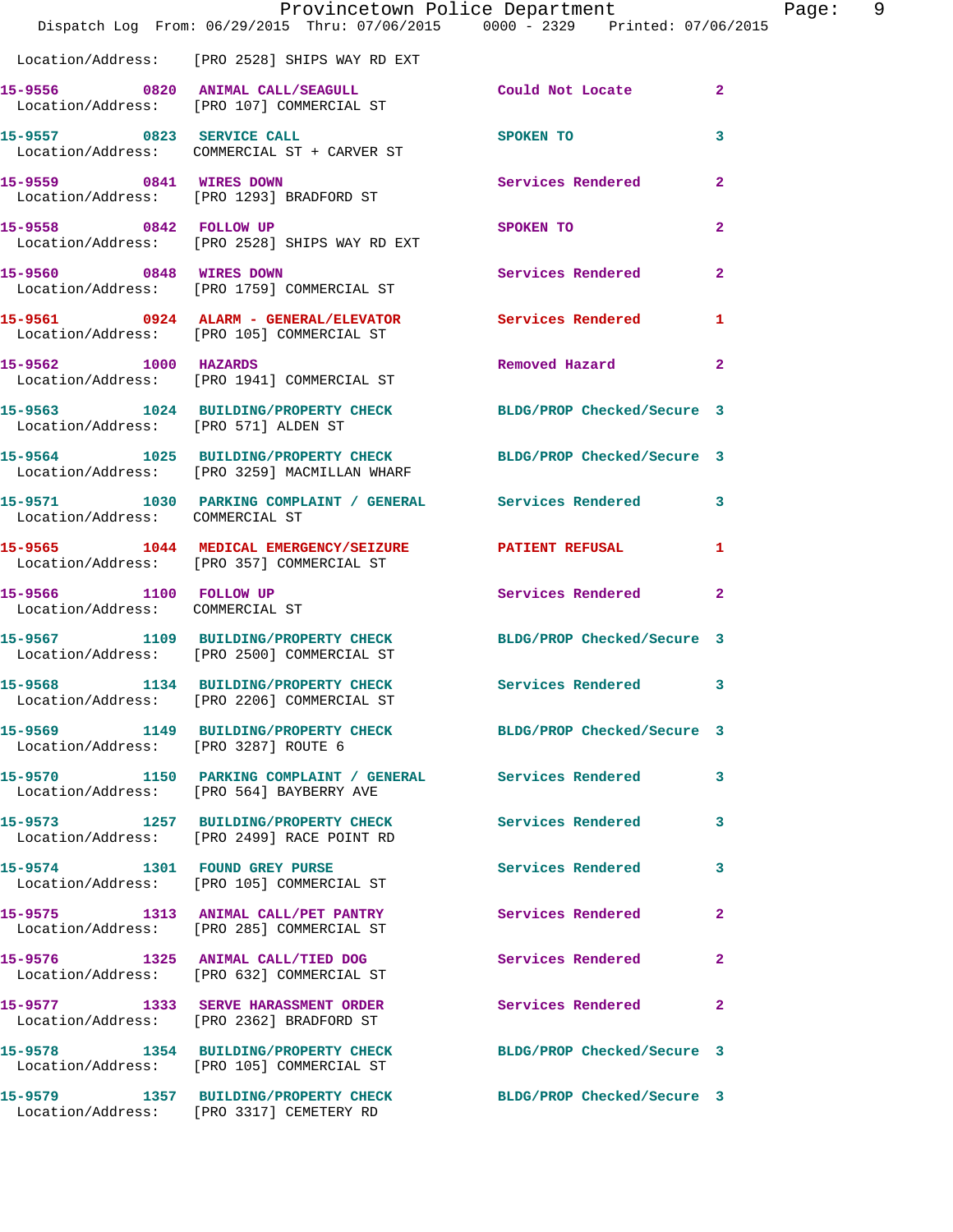|                                                           | Provincetown Police Department<br>Dispatch Log From: 06/29/2015 Thru: 07/06/2015   0000 - 2329   Printed: 07/06/2015 |                            |              | Page: 10 |  |
|-----------------------------------------------------------|----------------------------------------------------------------------------------------------------------------------|----------------------------|--------------|----------|--|
|                                                           | 15-9580 1358 BUILDING/PROPERTY CHECK BLDG/PROP Checked/Secure 3<br>Location/Address: [PRO 3318] CEMETERY RD          |                            |              |          |  |
|                                                           | 15-9581 1402 ALARM - ELEVATOR<br>Location/Address: [PRO 1952] COMMERCIAL ST                                          | Services Rendered 1        |              |          |  |
|                                                           | 15-9582 1404 PARKING COMPLAINT / GENERAL Taken/Referred to Other 3<br>Location/Address: [PRO 2483] COMMERCIAL ST     |                            |              |          |  |
| Location/Address: COMMERCIAL ST                           | 15-9583 1412 PARKING COMPLAINT / GENERAL GONE ON ARRIVAL 3                                                           |                            |              |          |  |
|                                                           | 15-9584 1420 MV COMPLAINT Services Rendered 2<br>Location/Address: [PRO 2052] COMMERCIAL ST                          |                            |              |          |  |
|                                                           | 15-9585 1433 911 GENERAL/HANGUP 1 PATIENT REFUSAL 1<br>Location/Address: [PRO 290] COMMERCIAL ST                     |                            |              |          |  |
| Location/Address: CONANT ST                               | 15-9586 1441 PARKING COMPLAINT / GENERAL Services Rendered 3                                                         |                            |              |          |  |
|                                                           | 15-9587 1442 LOST IPHONE 5S Services Rendered 3<br>Location/Address: [PRO 542] SHANK PAINTER RD                      |                            |              |          |  |
|                                                           |                                                                                                                      |                            | $\mathbf{2}$ |          |  |
|                                                           | 15-9590 1539 EVALUATION<br>Location/Address: [PRO 105] COMMERCIAL ST                                                 | PATIENT REFUSAL            | 1            |          |  |
|                                                           |                                                                                                                      | <b>VERBAL WARNING</b>      | $\mathbf{3}$ |          |  |
| 15-9592 1658 COMPLAINT<br>Location/Address: COMMODORE AVE |                                                                                                                      | SPOKEN TO                  | $\mathbf{3}$ |          |  |
|                                                           | 15-9593 1745 MISSING PERSON<br>Location/Address: [PRO 517] RACE POINT RD                                             | Taken to Family/Guardian 1 |              |          |  |
|                                                           | 15-9594 1914 PARK, WALK & TALK 1998 Services Rendered 2<br>Location/Address: [PRO 175] COMMERCIAL ST                 |                            |              |          |  |
| Location/Address: [PRO 2520] PRINCE ST                    | 15-9595 1916 PARKED MV COMPLAINT                                                                                     | Services Rendered          | $\sim$ 2     |          |  |
|                                                           | 15-9596 1939 COMPLAINT - STREET PERFORMERS SPOKEN TO<br>Location/Address: [PRO 3094] COMMERCIAL ST                   |                            | $\mathbf{3}$ |          |  |
|                                                           | 15-9597 2000 MV OBSERVANCE / ASSIGNMENT Services Rendered 3<br>Location/Address: [PRO 2577] BRADFORD ST              |                            |              |          |  |
| 15-9598 2010 DOGS IN MV                                   | Location/Address: [PRO 94] BRADFORD ST                                                                               | <b>Unfounded</b>           | $\mathbf{2}$ |          |  |
|                                                           | 15-9599   2050   BUILDING/PROPERTY CHECK   Services Rendered   3<br>Location/Address: [PRO 2989] COMMERCIAL ST       |                            |              |          |  |
|                                                           | 15-9600 2052 BUILDING/PROPERTY CHECK BLDG/PROP Checked/Secure 3<br>Location/Address: [PRO 2898] JEROME SMITH RD      |                            |              |          |  |
|                                                           | 15-9601 2054 PARK, WALK & TALK<br>Location: [PRO 3431] LOPES SQUARE                                                  | Services Rendered          | $\mathbf{2}$ |          |  |
| 15-9602 2102 BONE FOUND                                   | Location/Address: [PRO 542] SHANK PAINTER RD                                                                         | Services Rendered 3        |              |          |  |
|                                                           | 15-9603 2113 BARKING DOG<br>Location/Address: [PRO 1650] BRADFORD ST EXT                                             | Services Rendered 2        |              | 3        |  |
| 15-9604 2121 LOST DEBIT CARD                              |                                                                                                                      | Services Rendered 3        |              |          |  |

Location/Address: [PRO 542] SHANK PAINTER RD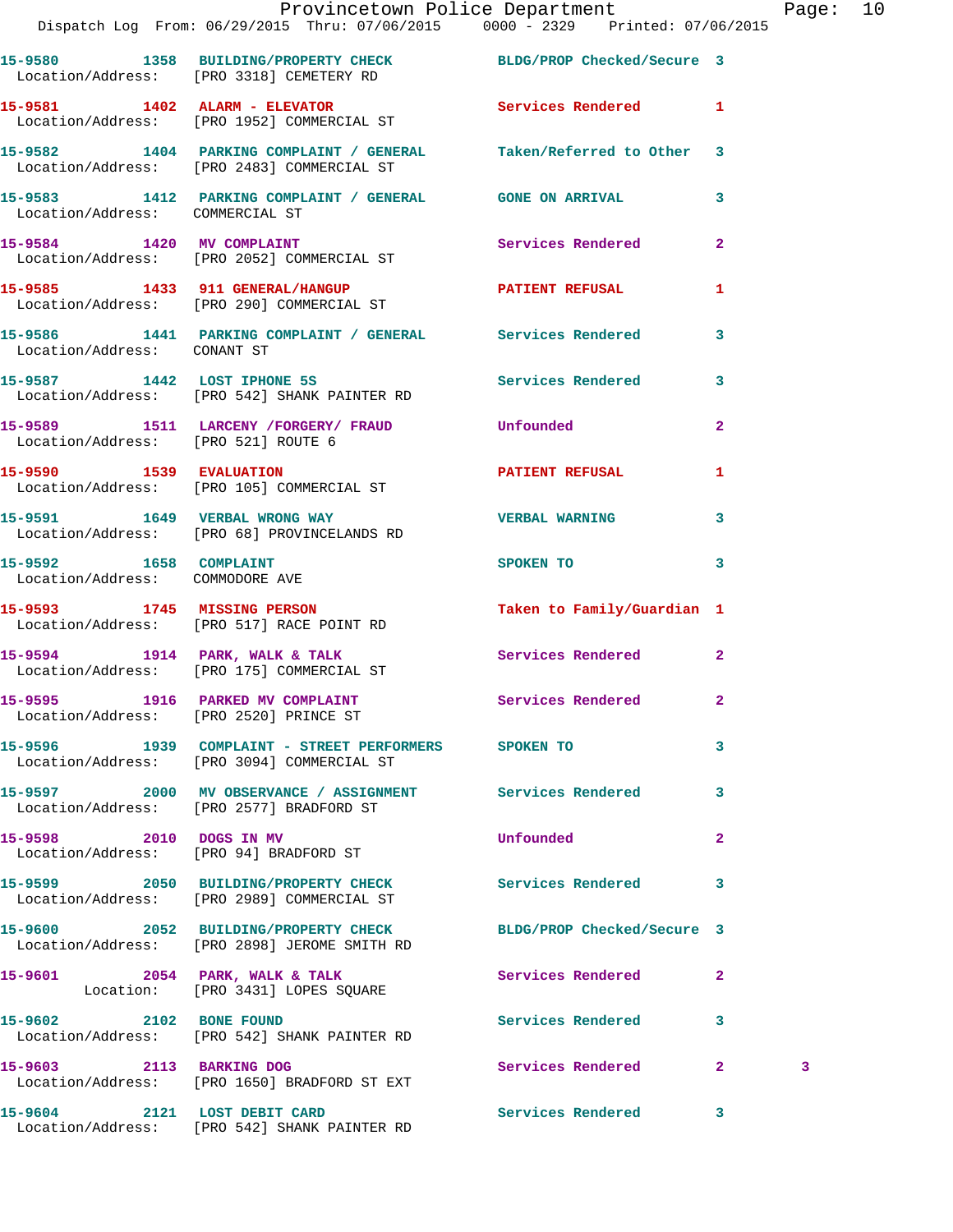|                                   | 15-9605 2138 BUILDING/PROPERTY CHECK BLDG/PROP Checked/Secure 3<br>Location/Address: [PRO 519] RACE POINT RD     |                            |              |    |
|-----------------------------------|------------------------------------------------------------------------------------------------------------------|----------------------------|--------------|----|
|                                   | 15-9606 2139 BUILDING/PROPERTY CHECK BLDG/PROP Checked/Secure 3<br>Location/Address: [PRO 182] COMMERCIAL ST     |                            |              |    |
|                                   | 15-9607 2150 SUSPICIOUS ACTIVITY Services Rendered 2<br>Location/Address: [PRO 1892] SHANK PAINTER RD            |                            |              |    |
|                                   | 15-9608 2202 911 GENERAL<br>Location/Address: [PRO 3670] SHANK PAINTER RD                                        | Unfounded                  | 1            |    |
|                                   | 15-9609 2213 DIFFICULTY BREATHING/TRANSPORT Transported to Hospital 1<br>Location/Address: [PRO 988] MECHANIC ST |                            |              |    |
|                                   | 15-9612 2325 SUSPICIOUS ACTIVITY<br>Location/Address: [PRO 2755] COMMERCIAL ST                                   | Unfounded                  | $\mathbf{2}$ |    |
|                                   | 15-9613 2344 FIRE, STRUCTURE <b>Extinguished</b> 1<br>Location/Address: [TRU] SHORE RD                           |                            |              |    |
|                                   | 15-9614 2350 BUILDING/PROPERTY CHECK BLDG/PROP Checked/Secure 3<br>Location/Address: [PRO 519] RACE POINT RD     |                            |              |    |
|                                   | 15-9615 2355 MV OBSERVANCE / ASSIGNMENT Services Rendered 3<br>Location/Address: BRADFORD ST + STANDISH ST       |                            |              |    |
| For Date: $07/02/2015$ - Thursday |                                                                                                                  |                            |              |    |
|                                   | 15-9618 0001 MV OBSERVANCE / ASSIGNMENT Services Rendered 3<br>Location/Address: [PRO 3672] ROUTE 6              |                            |              |    |
|                                   | 15-9616 0009 LOBBY TRAFFIC<br>Location/Address: [PRO 542] SHANK PAINTER RD                                       | Services Rendered 2        |              | 21 |
| 15-9617 0017 COMPLAINT            | Location/Address: [PRO 399] COMMERCIAL ST                                                                        | SPOKEN TO                  | 3            |    |
|                                   | 15-9619 0033 FOUND PROPERTY<br>Location/Address: [PRO 2824] COMMERCIAL ST                                        | Services Rendered 3        |              |    |
|                                   | 15-9620 0034 BUILDING/PROPERTY CHECK BLDG/PROP Checked/Secure 3<br>Location/Address: [PRO 379] COMMERCIAL ST     |                            |              |    |
| Location/Address: COMMERCIAL ST   | 15-9621 0047 BUILDING/PROPERTY CHECK                                                                             | BLDG/PROP Checked/Secure 3 |              |    |
| 15-9622 0051 MV STOP              | Location/Address: [PRO 43] BRADFORD ST                                                                           | <b>VERBAL WARNING</b>      | 3            |    |
|                                   | 15-9623 0057 BUILDING/PROPERTY CHECK<br>Location/Address: [PRO 433] RYDER ST EXT                                 | BLDG/PROP Checked/Secure 3 |              |    |
|                                   | 15-9625 0117 CROWDS/OVERCROWDING<br>Location/Address: CARVER ST + BRADFORD ST                                    | Services Rendered          | 2            |    |
| 15-9626 0121 ASSAULT              | Location/Address: [PRO 2704] COMMERCIAL ST<br>Refer To Summons: 15-140-AR                                        | Could Not Locate           | 1            |    |
|                                   | 15-9628 0129 FOUND NY ID<br>Location/Address: CARVER ST + BRADFORD ST                                            | Services Rendered          | 3            |    |
|                                   | 15-9627 0133 SUSPICIOUS ACTIVITY<br>Location/Address: ALLERTON ST + COMMERCIAL ST                                | Could Not Locate           | $\mathbf{2}$ |    |
|                                   | 15-9630 0201 ASSIST CITIZEN                                                                                      | Investigated               | 3            |    |

Location/Address: [PRO 2483] COMMERCIAL ST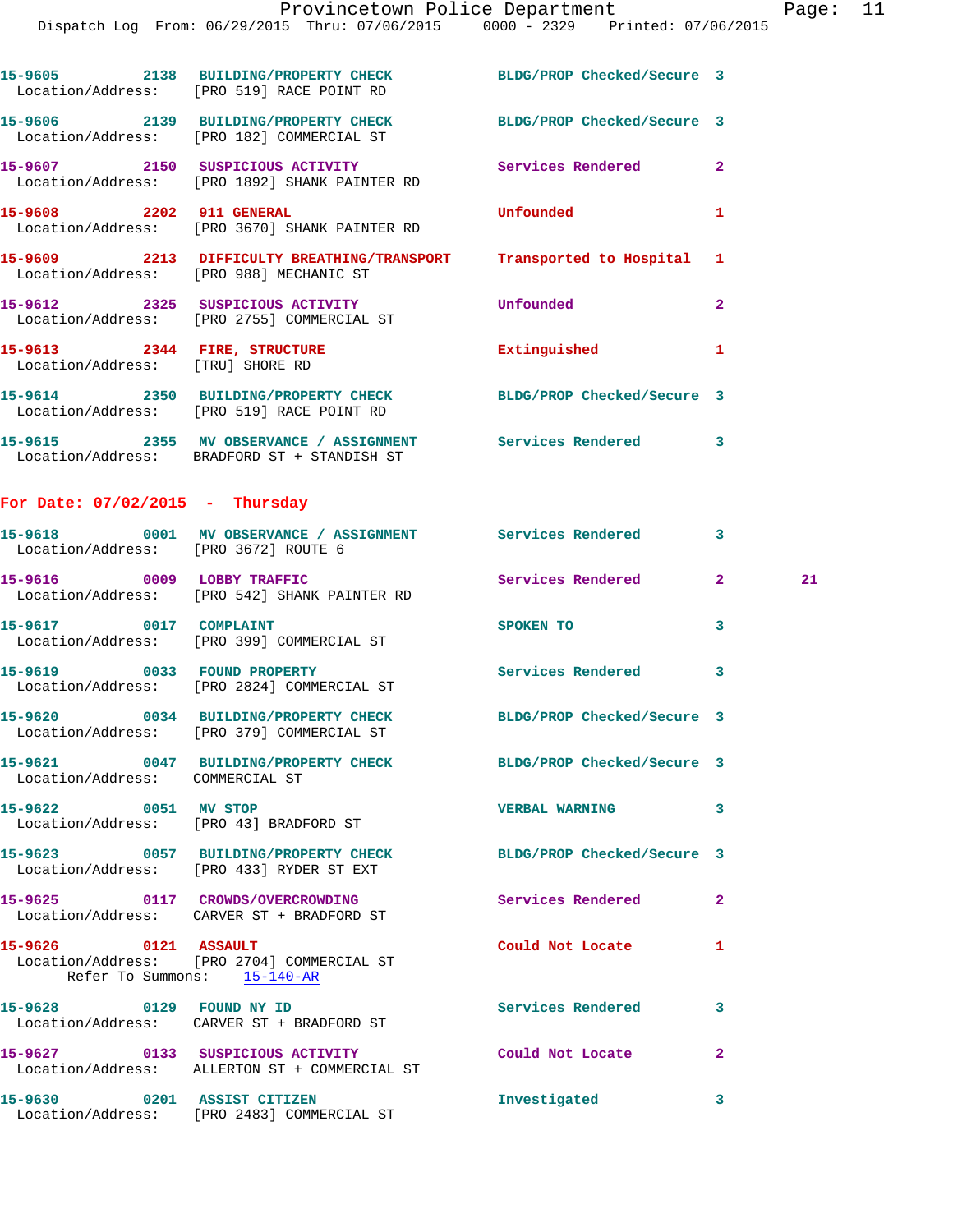|                                      | Provincetown Police Department Page: 12                                                                         |                                         |              |  |
|--------------------------------------|-----------------------------------------------------------------------------------------------------------------|-----------------------------------------|--------------|--|
|                                      | Dispatch Log From: 06/29/2015 Thru: 07/06/2015 0000 - 2329 Printed: 07/06/2015                                  |                                         |              |  |
| Location/Address: BRADFORD ST        | 15-9631 0205 NOISE COMPLAINT SPOKEN TO 3                                                                        |                                         |              |  |
|                                      | 15-9632 0216 MV STOP<br>Location/Address: [PRO 105] COMMERCIAL ST                                               | <b>VERBAL WARNING</b> 3                 |              |  |
|                                      | 15-9633 0252 NOISE COMPLAINT SPOKEN TO<br>Location/Address: BRADFORD ST                                         |                                         | 3            |  |
| Location/Address: CREEK HILL RD      | 15-9634 0314 NOISE COMPLAINT SPOKEN TO                                                                          |                                         | 3            |  |
|                                      | 15-9635 0429 COMPLAINT<br>Location/Address: [PRO 539] SHANK PAINTER RD                                          | GONE ON ARRIVAL 3                       |              |  |
| Location/Address: BRADFORD ST        | 15-9636 0641 ASSIST CITIZEN Services Rendered 3                                                                 |                                         |              |  |
|                                      | 15-9637 0647 NOISE COMPLAINT/BARKING DOG Services Rendered 3<br>Location/Address: [PRO 3670] SHANK PAINTER RD   |                                         |              |  |
|                                      | 15-9638 0708 ANIMAL CALL/FOX Services Rendered 2<br>Location/Address: [PRO 3847] COMMERCIAL ST                  |                                         |              |  |
|                                      | 15-9639 0711 ANIMAL CALL/FOX<br>Location/Address: [PRO 3363] HARBOUR DR                                         | Services Rendered 2                     |              |  |
|                                      | 15-9640 0737 MV HIT Services Rendered 2<br>Location/Address: [PRO 370] COMMERCIAL ST                            |                                         |              |  |
|                                      | 15-9641 0811 PARK, WALK & TALK Services Rendered 2<br>Location/Address: [PRO 2483] COMMERCIAL ST                |                                         |              |  |
|                                      | 15-9642 0814 MV STOP CONTROL TO BE VERBAL WARNING 3<br>Location/Address: SHANK PAINTER RD + PROVINCE RD         |                                         |              |  |
|                                      | 15-9643 0817 BUILDING/PROPERTY CHECK BLDG/PROP Checked/Secure 3<br>Location/Address: [PRO 105] COMMERCIAL ST    |                                         |              |  |
|                                      | 15-9644 0840 ANIMAL CALL/INJURED FOX Services Rendered 2<br>Location/Address: [PRO 3222] ALDEN ST               |                                         |              |  |
|                                      | 15-9645 0844 ASSIST AGENCY / MUTUAL AID Services Rendered 3<br>Location/Address: SCHOOL ST + BRADFORD ST        |                                         |              |  |
|                                      | 15-9646 0847 NO TRESPASS ORDER<br>Location/Address: [PRO 105] COMMERCIAL ST                                     | Services Rendered 2                     |              |  |
|                                      | 15-9648 0849 BUILDING/PROPERTY CHECK BLDG/PROP Checked/Secure 3<br>Location/Address: [PRO 3259] MACMILLAN WHARF |                                         |              |  |
|                                      | 15-9649 0856 ANIMAL CALL<br>Location/Address: CENTER ST + COMMERCIAL ST                                         | <b>GONE ON ARRIVAL</b>                  | $\mathbf{2}$ |  |
| 15-9650 0913 ASSIST CITIZEN          | Location/Address: [PRO 542] SHANK PAINTER RD                                                                    | SPOKEN TO                               | $\mathbf{3}$ |  |
| Location/Address: ROUTE 6            | 15-9651 0918 MV OBSERVANCE / ASSIGNMENT Services Rendered 3                                                     |                                         |              |  |
| 15-9652 0929 LARCENY                 | Location/Address: [PRO 2830] WINSTON CT                                                                         | SPOKEN TO DESCRIPTION OF REAL PROPERTY. | $\mathbf{2}$ |  |
| Location/Address: [PRO 571] ALDEN ST | 15-9653 0948 BUILDING/PROPERTY CHECK BLDG/PROP Checked/Secure 3                                                 |                                         |              |  |
| 15-9654 0953 FOLLOW UP               | Location/Address: [PRO 578] WINTHROP ST                                                                         | SPOKEN TO AND TO A THE SPOKEN TO        | $\sim$ 2     |  |
| Location/Address: [PRO 3287] ROUTE 6 | 15-9655 1027 BUILDING/PROPERTY CHECK BLDG/PROP Checked/Secure 3                                                 |                                         |              |  |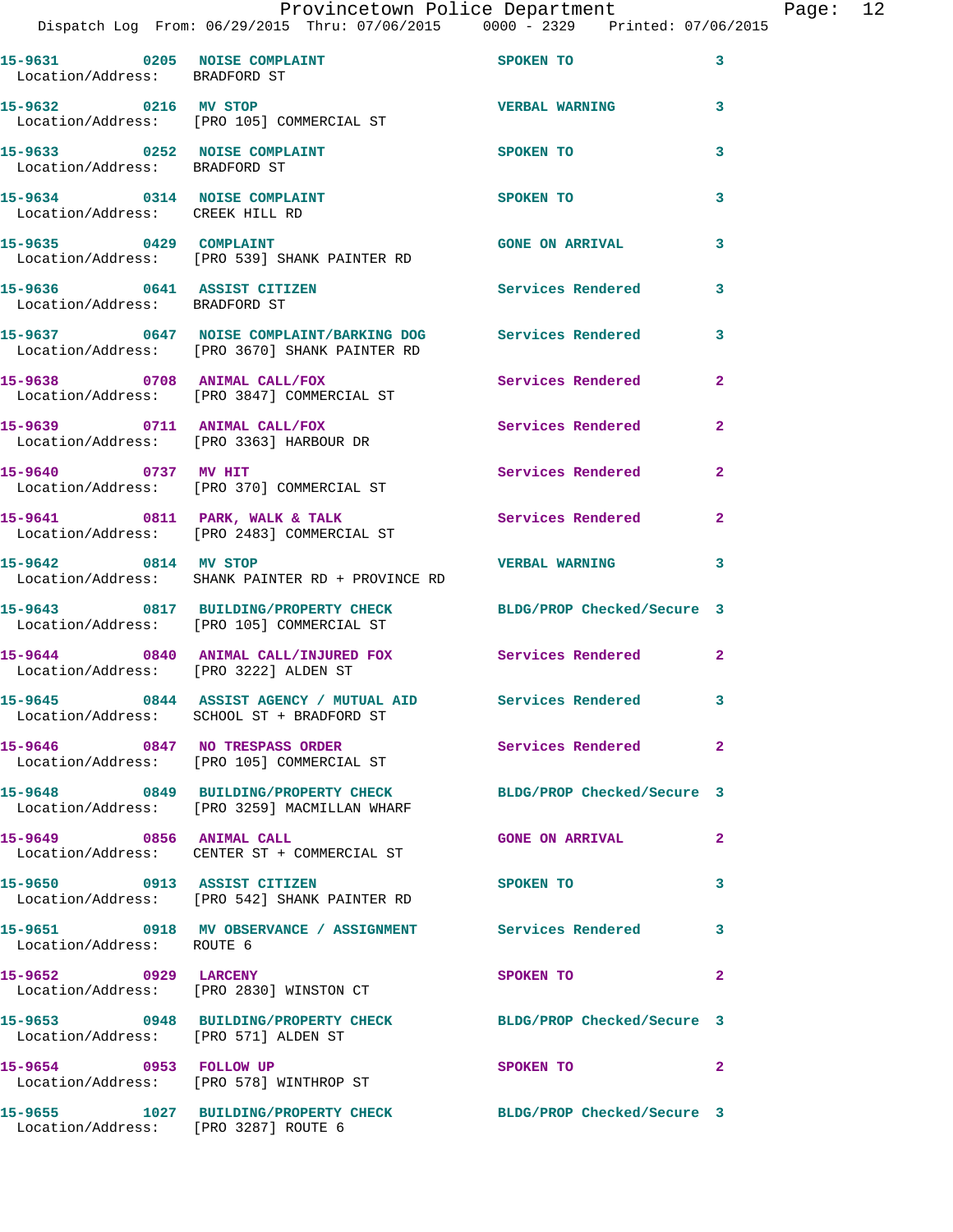|                                                                 | 15-9656 1059 ASSIST AGENCY / MUTUAL AID Taken/Referred to Other 3<br>Location/Address: [PRO 542] SHANK PAINTER RD |                            |                |   |
|-----------------------------------------------------------------|-------------------------------------------------------------------------------------------------------------------|----------------------------|----------------|---|
|                                                                 | 15-9657 1102 MV OBSERVANCE / ASSIGNMENT Services Rendered<br>Location/Address: [PRO 518] RACE POINT RD            |                            | 3              |   |
|                                                                 | 15-9658 1104 BUILDING/PROPERTY CHECK<br>Location/Address: [PRO 105] COMMERCIAL ST                                 | BLDG/PROP Checked/Secure 3 |                |   |
| 15-9659 1113 MV STOP                                            | Location/Address: [PRO 2540] RACE POINT RD                                                                        | Citation/Warning Issued 3  |                |   |
| 15-9660 1119 MV STOP<br>Location/Address: RACE POINT RD         |                                                                                                                   | <b>VERBAL WARNING</b>      | 3              |   |
| 15-9661 1134 TTY TEST CALL                                      | Location/Address: [PRO 542] SHANK PAINTER RD                                                                      | Services Rendered          | 1              |   |
|                                                                 | 15-9662 1158 BUILDING/PROPERTY CHECK<br>Location/Address: [PRO 3317] CEMETERY RD                                  | BLDG/PROP Checked/Secure 3 |                |   |
|                                                                 | 15-9663 1159 BUILDING/PROPERTY CHECK<br>Location/Address: [PRO 3318] CEMETERY RD                                  | BLDG/PROP Checked/Secure 3 |                |   |
|                                                                 | 15-9664 1308 FOUND VISA CARD<br>Location/Address: [PRO 542] SHANK PAINTER RD                                      | Services Rendered          | 3              |   |
| 15-9665 1356 MV STOP                                            | Location/Address: [PRO 37] BRADFORD ST                                                                            | <b>VERBAL WARNING</b>      | 3              |   |
| 15-9666 1431 HARASSMENT                                         | Location/Address: [PRO 542] SHANK PAINTER RD                                                                      | <b>SPOKEN TO</b>           | $\overline{a}$ |   |
| 15-9667 1446 MV STOP<br>Location/Address: [PRO 79] CARVER ST    |                                                                                                                   | <b>VERBAL WARNING</b>      | 3              |   |
| Location/Address: BRADFORD ST EXT                               | 15-9668 1446 ASSIST AGENCY / MUTUAL AID Taken/Referred to Other                                                   |                            | 3              |   |
|                                                                 | 15-9669 1450 RENTAL SCAM<br>Location/Address: [PRO 352] COMMERCIAL ST                                             | SPOKEN TO                  | $\mathbf{2}$   |   |
|                                                                 | 15-9670 1456 MISSING PERSON<br>Location/Address: CARVER ST + BRADFORD ST                                          | Taken to Family/Guardian 1 |                |   |
| <b>1502 FLARES</b><br>15-9671                                   | Location/Address: [PRO 542] SHANK PAINTER RD                                                                      | Services Rendered          | $\mathbf{2}$   |   |
| 15-9672 1505 HARBOR COVERAGE<br>Location/Address: COMMERCIAL ST |                                                                                                                   | No Action Required         | $\mathbf{2}$   |   |
|                                                                 | 15-9673 1528 LOST ORANGE POUCH<br>Location/Address: [PRO 1299] BRADFORD ST                                        | <b>Services Rendered</b>   | 3              |   |
|                                                                 | Location/Address: [PRO 542] SHANK PAINTER RD                                                                      | Taken/Referred to Other    | $\mathbf{2}$   |   |
|                                                                 | 15-9675 1626 ABANDONED 911 CALLS<br>Location/Address: [PRO 515] RACE POINT RD                                     | Taken/Referred to Other    | 1              | 1 |
| Location/Address: [PRO 3721] ALDEN ST                           | 15-9676 1648 LOOSE DOG/RETURNED                                                                                   | Services Rendered          | $\mathbf{2}$   | 1 |
|                                                                 | 15-9677 1710 MV ACCIDENT/MINOR<br>Location/Address: [PRO 3912] SHANK PAINTER RD                                   | <b>Services Rendered</b>   | 1              |   |
| 15-9678 1727 PARKED MVA                                         | Location/Address: [PRO 204] COMMERCIAL ST                                                                         | Services Rendered          | 1              |   |
| 15-9679 1739 NOISE COMPLAINT                                    |                                                                                                                   | Services Rendered          | 3              |   |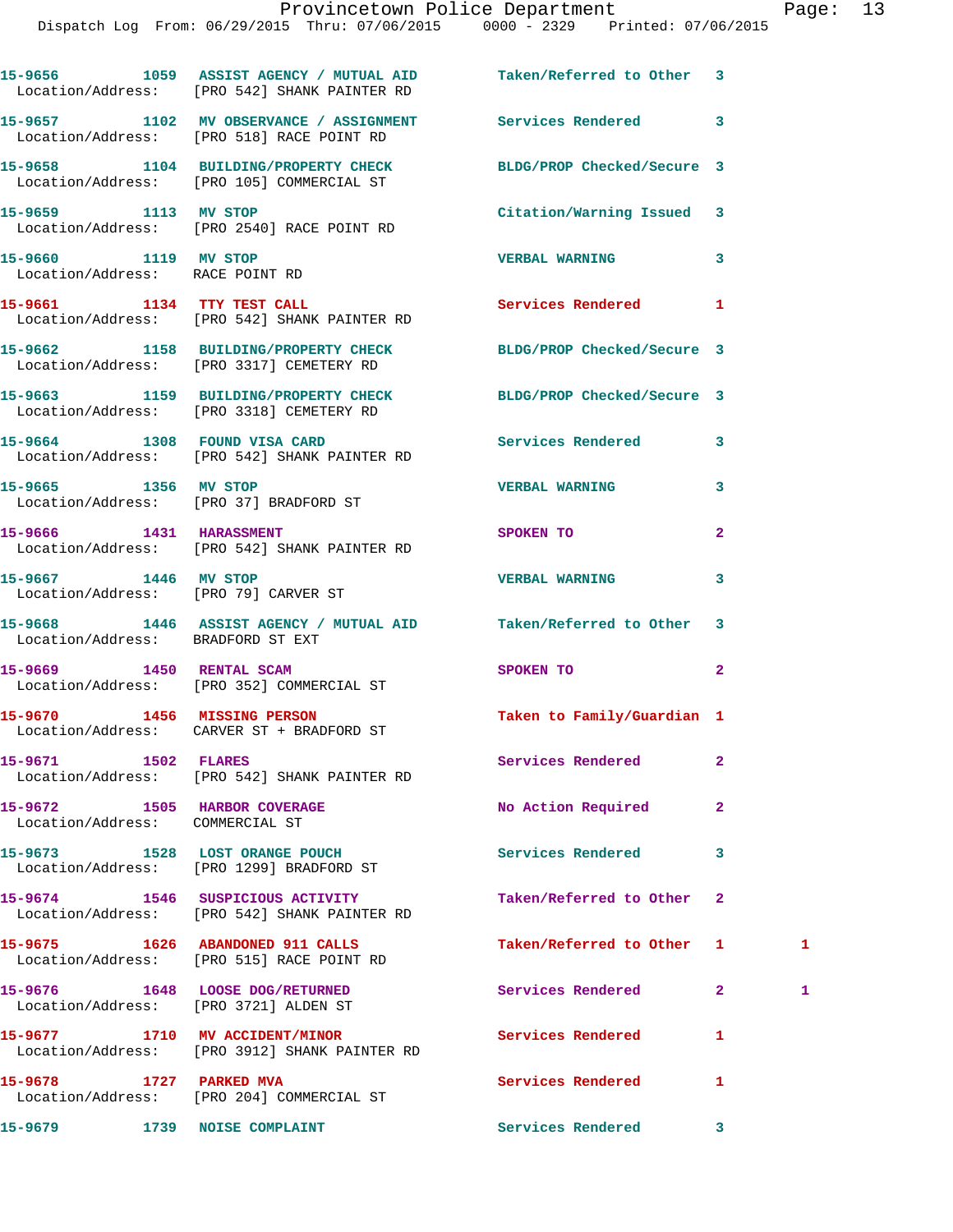|                                                           | Dispatch Log From: 06/29/2015 Thru: 07/06/2015 0000 - 2329 Printed: 07/06/2015                                  | Provincetown Police Department                                                  |              | Page: 14       |  |
|-----------------------------------------------------------|-----------------------------------------------------------------------------------------------------------------|---------------------------------------------------------------------------------|--------------|----------------|--|
|                                                           | Location/Address: [PRO 1952] COMMERCIAL ST                                                                      |                                                                                 |              |                |  |
|                                                           | 15-9680 1853 COMPLAINT - STREET PERFORMERS SPOKEN TO<br>Location/Address: [PRO 182] COMMERCIAL ST               |                                                                                 | $\mathbf{3}$ |                |  |
|                                                           | 15-9681 1922 SUSPICIOUS ACTIVITY/BIKES Services Rendered 2<br>Location/Address: [PRO 1524] BREWSTER ST          |                                                                                 |              | $\overline{2}$ |  |
|                                                           | 15-9682 2019 PARK, WALK & TALK 3 Services Rendered 2<br>Location/Address: [PRO 105] COMMERCIAL ST               |                                                                                 |              |                |  |
|                                                           | 15-9683 2020 FOUND KEY<br>Location/Address: [PRO 505] PEARL ST                                                  | Services Rendered 3                                                             |              |                |  |
|                                                           | 15-9685 2116 BUILDING/PROPERTY CHECK BLDG/PROP Checked/Secure 3<br>Location/Address: [PRO 519] RACE POINT RD    |                                                                                 |              |                |  |
|                                                           | 15-9686 2258 DISTURBANCE<br>Location/Address: [PRO 399] COMMERCIAL ST                                           | SPOKEN TO AND TO A STRUCK TO A THING OF THE STRUCK OF THE STRUCK OF THE STRUCK. | $\mathbf{1}$ |                |  |
| Refer To Arrest: 15-139-AR                                | 15-9687 2305 DISTURBANCE<br>Location/Address: [PRO 1760] PRISCILLA ALDEN RD                                     | Arrest(s) Made                                                                  | $\mathbf{1}$ |                |  |
| 15-9688 2316 MV VS PED<br>Location/Address: COMMERCIAL ST |                                                                                                                 | Services Rendered 1                                                             |              |                |  |
|                                                           | 15-9691 2330 BIKE GENERAL<br>Location/Address: [PRO 3260] BRADFORD ST EXT                                       | Services Rendered                                                               | $\mathbf{2}$ |                |  |
|                                                           | 15-9689 2351 MV OBSERVANCE / ASSIGNMENT Services Rendered 3<br>Location/Address: BRADFORD ST + HIGH POLE HILL   |                                                                                 |              |                |  |
| 15-9690 2355 MV STOP<br>Location/Address: BRADFORD ST     |                                                                                                                 | <b>VERBAL WARNING 3</b>                                                         |              |                |  |
| For Date: $07/03/2015$ - Friday                           |                                                                                                                 |                                                                                 |              |                |  |
|                                                           | 15-9692 0013 ANIMAL CALL<br>Location/Address: [PRO 399] COMMERCIAL ST                                           | Services Rendered 2                                                             |              |                |  |
| 15-9696                                                   | 0020 ASSIST AGENCY / MUTUAL AID Services Rendered 3<br>Location/Address: [PRO 1293] BRADFORD ST                 |                                                                                 |              |                |  |
|                                                           | 15-9693 0024 BUILDING/PROPERTY CHECK BLDG/PROP Checked/Secure 3<br>Location/Address: [PRO 530] SHANK PAINTER RD |                                                                                 |              |                |  |
| 15-9694 0026 ASSAULT                                      | Location/Address: [PRO 3276] COMMERCIAL ST                                                                      | Services Rendered 1                                                             |              |                |  |
| Location: ART HOUSE                                       | 15-9695 0026 NOISE COMPLAINT                                                                                    | SPOKEN TO                                                                       | $\mathbf{3}$ |                |  |
|                                                           | 15-9697 0049 BUILDING/PROPERTY CHECK Services Rendered 3<br>Location/Address: [PRO 248] COMMERCIAL ST           |                                                                                 |              |                |  |
|                                                           | 15-9698 0049 BUILDING/PROPERTY CHECK Services Rendered 3<br>Location/Address: [PRO 2483] COMMERCIAL ST          |                                                                                 |              |                |  |
| 15-9700 0111 LOBBY TRAFFIC                                | Location/Address: [PRO 542] SHANK PAINTER RD                                                                    | Services Rendered 2                                                             |              | 36             |  |
| Location: WEST ROAM                                       | 15-9701 0115 FOUND WALLET/RETURNED Services Rendered 3                                                          |                                                                                 |              |                |  |
|                                                           | 15-9703 0135 NOISE COMPLAINT SPOKEN TO 3<br>Location/Address: [PRO 3670] SHANK PAINTER RD                       |                                                                                 |              |                |  |
|                                                           | 15-9705 0343 BUILDING/PROPERTY CHECK BLDG/PROP Checked/Secure 3<br>Location/Address: [PRO 306] COMMERCIAL ST    |                                                                                 |              |                |  |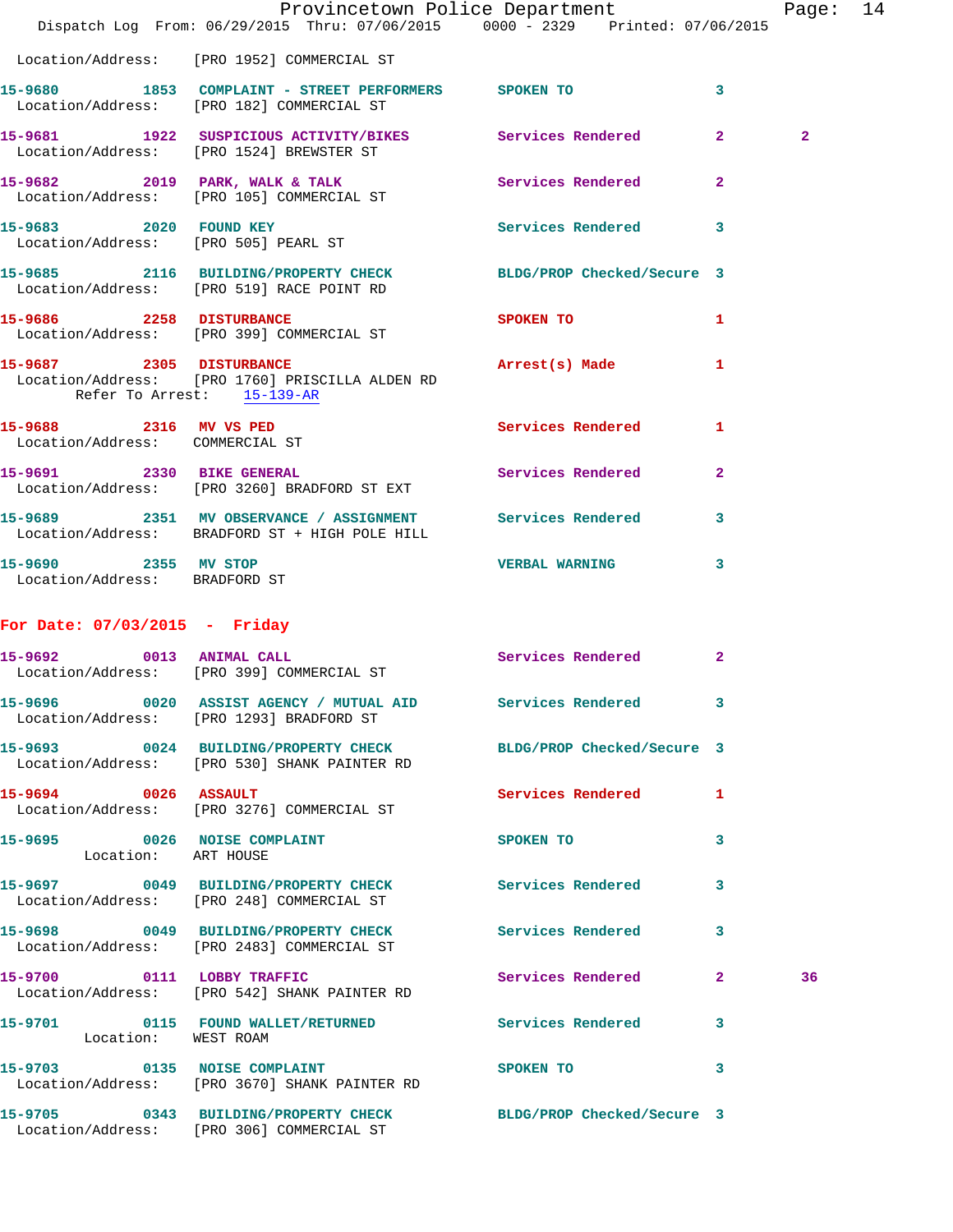Dispatch Log From: 06/29/2015 Thru: 07/06/2015 0000 - 2329 Printed: 07/06/2015

|                                                                | 15-9706 0414 911 GENERAL<br>Location/Address: [PRO 63] BRADFORD ST EXT                                           | Could Not Locate 1   |                |   |
|----------------------------------------------------------------|------------------------------------------------------------------------------------------------------------------|----------------------|----------------|---|
|                                                                | 15-9707 0430 BUILDING/PROPERTY CHECK BLDG/PROP Checked/Secure 3<br>Location/Address: [PRO 545] SHANK PAINTER RD  |                      |                |   |
| Refer To $P/C$ : 15-142-AR                                     | 15-9708 0506 SERVE WARRANT<br>Location/Address: [PRO 105] COMMERCIAL ST                                          | Arrest(s) Made 3     |                |   |
|                                                                | 15-9709 0537 MEDICAL EMERGENCY<br>Location/Address: [PRO 542] SHANK PAINTER RD<br>Refer To P/C: 15-142-AR        | Services Rendered    | 1              |   |
| 15-9710 0606 ASSIST CITIZEN<br>Location/Address: COMMERCIAL ST |                                                                                                                  | Services Rendered    | 3              |   |
|                                                                | 15-9711 0609 BUILDING/PROPERTY CHECK BLDG/PROP Checked/Secure 3<br>Location/Address: [PRO 2490] PROVINCELANDS RD |                      |                |   |
|                                                                | 15-9713 0657 BUILDING/PROPERTY CHECK BLDG/PROP Checked/Secure 3<br>Location/Address: [PRO 2483] COMMERCIAL ST    |                      |                |   |
|                                                                | 15-9714 0702 BLOOD SUGAR CHECK<br>Location/Address: [PRO 542] SHANK PAINTER RD                                   | No Action Required 1 |                |   |
| Location/Address: [PRO 3287] ROUTE 6                           | 15-9715 0728 BUILDING/PROPERTY CHECK BLDG/PROP Checked/Secure 3                                                  |                      |                |   |
| 15-9716 0754 COURT                                             | Location: [ORL] ORLEANS DISTRICT COURT                                                                           | Services Rendered    | 3              |   |
|                                                                | 15-9717 0801 COMPLAINT<br>Location/Address: [PRO 217] COMMERCIAL ST                                              | SPOKEN TO            | 3              |   |
|                                                                | 15-9718 0811 BUILDING/PROPERTY CHECK BLDG/PROP Checked/Secure 3<br>Location/Address: [PRO 2206] COMMERCIAL ST    |                      |                |   |
|                                                                | 15-9719 0814 BUILDING/PROPERTY CHECK BLDG/PROP Checked/Secure 3<br>Location/Address: [PRO 105] COMMERCIAL ST     |                      |                |   |
| 15-9720 0819 NOISE COMPLAINT                                   | Location/Address: [PRO 1388] JOHNSON ST                                                                          | <b>SPOKEN TO</b>     | 3              |   |
| 15-9721 0822 ANIMAL CALL                                       | Location/Address: DUNCAN LN + BRADFORD ST                                                                        | SPOKEN TO            | $\mathbf{2}$   |   |
| 15-9722 0837 ANIMAL CALL                                       | Location/Address: [PRO 979] MASONIC PL                                                                           | Services Rendered    | $\overline{a}$ |   |
|                                                                | 15-9723 0850 LOST DRIVERS LICENSE 2000 Services Rendered<br>Location/Address: [PRO 542] SHANK PAINTER RD         |                      | 3              |   |
|                                                                | 15-9724 0912 MV HIT & RUN/PAST OCCURS Envices Rendered<br>Location/Address: [PRO 542] SHANK PAINTER RD           |                      | $\overline{2}$ |   |
| 15-9725 0943 SMOKE<br>Location/Address: FRANKLIN ST            |                                                                                                                  | Unfounded            | 1              |   |
|                                                                | 15-9726 1001 PARKING COMPLAINT / GENERAL Services Rendered<br>Location/Address: COMMERCIAL ST + COMMODORE AVE    |                      | 3              |   |
|                                                                | 15-9727 1019 THREATENING TEXT MESSAGES SPOKEN TO<br>Location/Address: [PRO 2543] MACMILLAN WHARF                 |                      | $\mathbf{2}$   |   |
|                                                                | 15-9728 1040 ANIMAL CALL/DOGS IN CAR Services Rendered<br>Location/Address: [PRO 3456] RYDER ST EXT              |                      | $\mathbf{2}$   |   |
|                                                                | 15-9729 1042 LOST WALLET/LOCATED Services Rendered<br>Location/Address: [PRO 542] SHANK PAINTER RD               |                      | $3^{\circ}$    | 1 |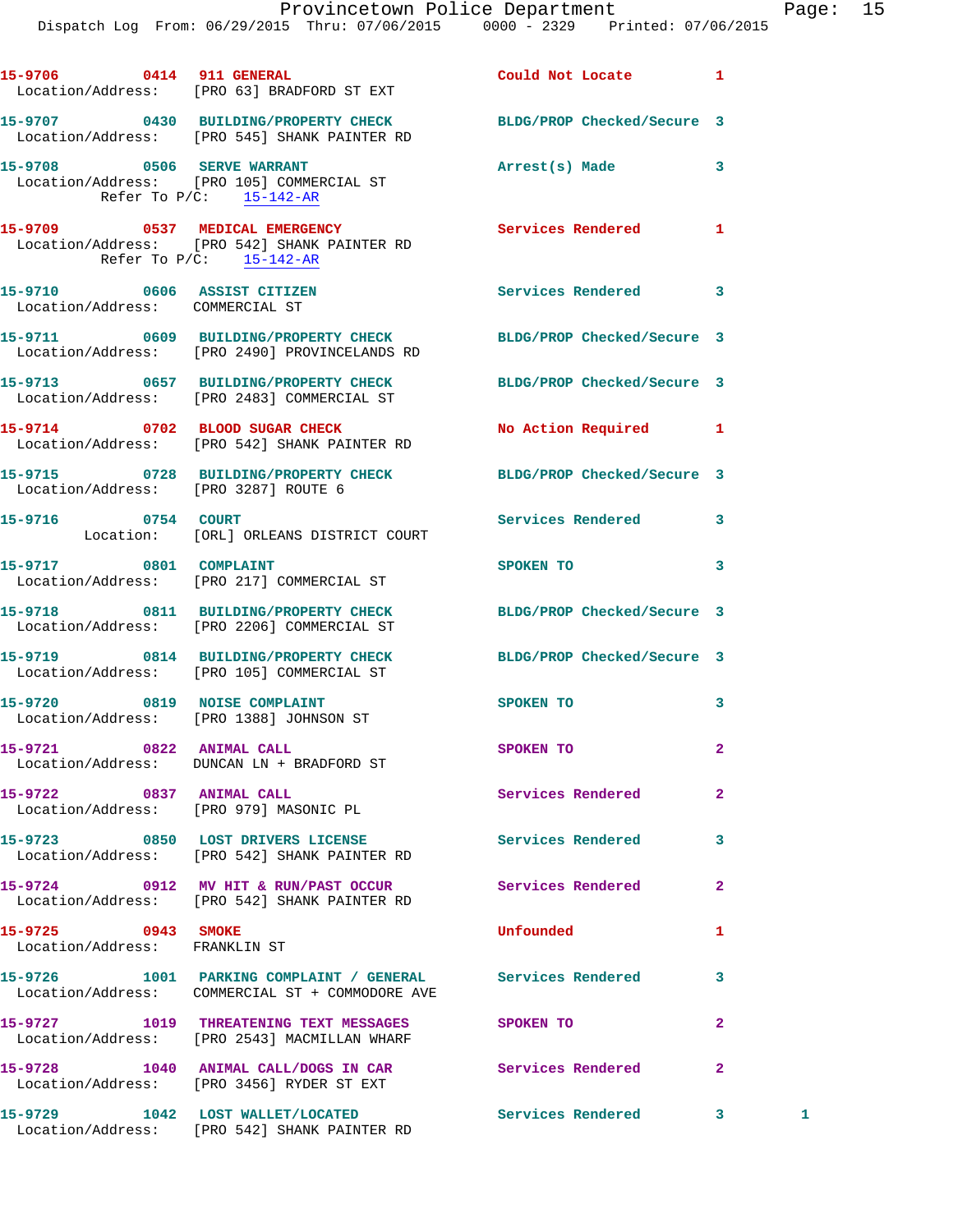| 15-9730 1043 MV STOP                 | Location/Address: [PRO 105] COMMERCIAL ST                                                                       | <b>VERBAL WARNING</b>     | 3            |    |
|--------------------------------------|-----------------------------------------------------------------------------------------------------------------|---------------------------|--------------|----|
|                                      | 15-9731 1055 MV STOP<br>Location/Address: [PRO 2519] ROUTE 6                                                    | Citation/Warning Issued 3 |              |    |
|                                      | 15-9732 1100 BUILDING/PROPERTY CHECK BLDG/PROP Checked/Secure 3<br>Location/Address: [PRO 105] COMMERCIAL ST    |                           |              |    |
|                                      | 15-9734 1110 COURT<br>Location: [ORL] ORLEANS DISTRICT COURT                                                    | <b>Services Rendered</b>  | 3            |    |
| 15-9735 1146 SCHOOL                  | Location/Address: [PRO 569] WINSLOW ST                                                                          | Services Rendered 3       |              | 1. |
|                                      | 15-9736 1201 MEDICAL EMERGENCY<br>Location: [PRO 3431] LOPES SQUARE                                             | <b>Services Rendered</b>  | 1            |    |
|                                      | 15-9737 1205 BUILDING/PROPERTY CHECK BLDG/PROP Checked/Secure 3<br>Location/Address: [PRO 105] COMMERCIAL ST    |                           |              |    |
|                                      | 15-9738 1216 MEDICAL EMERGENCY<br>Location/Address: [PRO 2540] RACE POINT RD                                    | PATIENT REFUSAL           | 1            |    |
|                                      | 15-9739 1216 MV ACCIDENT<br>Location/Address: [PRO 274] COMMERCIAL ST                                           | <b>Services Rendered</b>  | 1            |    |
|                                      | 15-9740 1220 HAZARDS<br>Location: [PRO 3431] LOPES SQUARE                                                       | Services Rendered         | $\mathbf{2}$ |    |
|                                      | 15-9741 1223 COMPLAINT<br>Location/Address: [PRO 542] SHANK PAINTER RD                                          | SPOKEN TO                 | 3            |    |
|                                      | 15-9742 1249 MV OBSERVANCE / ASSIGNMENT Services Rendered<br>Location/Address: BRADFORD ST + PRISCILLA ALDEN RD |                           | 3            |    |
| 15-9743 1251 MV STOP                 | Location/Address: [PRO 1916] COURT ST                                                                           | <b>VERBAL WARNING</b>     | 3            |    |
|                                      | 15-9745 1258 DISTURBANCE<br>Location/Address: [PRO 217] COMMERCIAL ST                                           | Services Rendered         | 1            |    |
|                                      | 15-9744 1259 DISTURBANCE Services Rendered<br>Location/Address: [PRO 217] COMMERCIAL ST + CARVER ST             |                           | 1            |    |
| Location/Address: BRADFORD ST EXT    | 15-9746 1336 PARKING COMPLAINT / GENERAL                                                                        | Services Rendered         | 3            |    |
| Location/Address: [PRO 3287] ROUTE 6 | 15-9747 1404 BUILDING/PROPERTY CHECK BLDG/PROP Checked/Secure 3                                                 |                           |              |    |
|                                      | 15-9748 1417 LACERATED FOOT<br>Location/Address: [PRO 2490] PROVINCELANDS RD                                    | PATIENT REFUSAL           | 1            |    |
|                                      | 15-9749 1419 BUILDING/PROPERTY CHECK BLDG/PROP Checked/Secure 3<br>Location/Address: [PRO 2500] COMMERCIAL ST   |                           |              |    |
|                                      | 15-9750 1423 DISTURBANCE<br>Location/Address: [PRO 3117] COMMERCIAL ST                                          | FOLLOW UP                 | $\mathbf{1}$ | 1  |
|                                      | 15-9751 1433 LOST WALLET/LOCATED<br>Location/Address: [PRO 542] SHANK PAINTER RD                                | <b>Services Rendered</b>  | 3            | 1  |
| 15-9752 1446 GENERAL INFO            |                                                                                                                 | Services Rendered         | 3            |    |
|                                      | 15-9754 1524 PARK, WALK & TALK<br>Location/Address: [PRO 105] COMMERCIAL ST                                     | Services Rendered         | 2            |    |
|                                      | 15-9755 1535 VERBAL WRONG WAY<br>Location/Address: GOSNOLD ST + BRADFORD ST                                     | <b>VERBAL WARNING</b>     | 3            |    |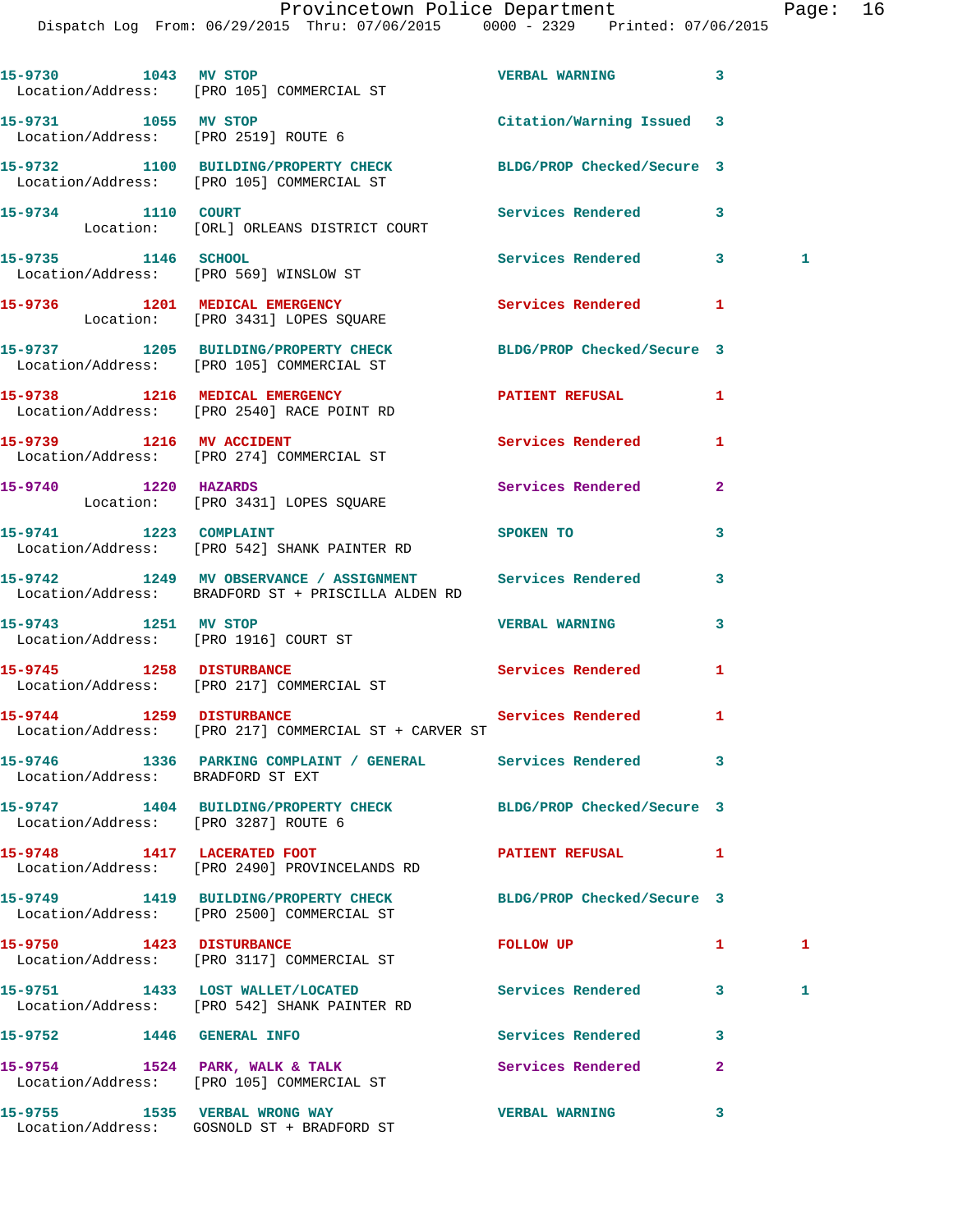|                                                                  | 15-9756 1550 DOCTOR-ORDERED TRANSPORT<br>Location/Address: [PRO 269] COMMERCIAL ST                            | Transported to Hospital 1  |                     |
|------------------------------------------------------------------|---------------------------------------------------------------------------------------------------------------|----------------------------|---------------------|
|                                                                  | 15-9757 1630 TTY TEST CALL<br>Location/Address: [PRO 542] SHANK PAINTER RD                                    | Services Rendered          | 1                   |
| 15-9758 1639 MV DISABLED<br>Location/Address: [PRO 2754] ROUTE 6 |                                                                                                               | Taken/Referred to Other    | $\mathbf{2}$        |
|                                                                  | 15-9759 1718 COMPLAINT - STREET PERFORMERS Services Rendered<br>Location/Address: [PRO 3094] COMMERCIAL ST    |                            | 3                   |
|                                                                  | 15-9760 1725 LOST WALLET<br>Location/Address: [PRO 3296] SHANK PAINTER RD                                     | Services Rendered          | 3                   |
|                                                                  | 15-9761 1851 FOUND KEYS<br>Location/Address: [PRO 197] COMMERCIAL ST                                          | <b>Services Rendered</b>   | 3                   |
| 15-9762 1902 DRONE USE                                           | Location/Address: [PRO 2577] BRADFORD ST                                                                      | No Action Required         | $\mathbf{2}$        |
|                                                                  | 15-9763 1922 BIKE FALL<br>Location/Address: WINTHROP ST + COMMERCIAL ST                                       | <b>PATIENT REFUSAL</b>     | 1                   |
|                                                                  | 15-9764 1925 VERBAL STOP SIGN<br>Location/Address: [PRO 2518] ROUTE 6                                         | <b>VERBAL WARNING</b>      | 3                   |
|                                                                  | 15-9767 2016 FOUND VISA CARD<br>Location: [PRO 3431] LOPES SQUARE                                             | Services Rendered          | 3                   |
| 15-9768 2024 DRONE USE                                           | Location/Address: [PRO 2698] COMMERCIAL ST                                                                    | No Action Required         | $\mathbf{2}$        |
|                                                                  | 15-9769 2045 FOUND PHONE/RETURNED<br>Location/Address: [PRO 208] COMMERCIAL ST                                | Services Rendered          | 3 <sup>1</sup><br>1 |
|                                                                  | 15-9770 2059 TRAFFIC BARRICADE<br>Location/Address: COMMERCIAL ST + RYDER ST                                  | Services Rendered          | 3                   |
| Location/Address: [PRO 2479] ROUTE 6                             | 15-9771 2105 VERBAL LIGHTS/LICENSE 7 VERBAL WARNING                                                           |                            | 3                   |
|                                                                  | 15-9772 2112 LOST MA ID CARD<br>Location/Address: [PRO 542] SHANK PAINTER RD                                  | Services Rendered          | 3                   |
| Location/Address: COMMERCIAL ST                                  | 15-9773 2122 COMPLAINT - STREET PERFORMERS Services Rendered                                                  |                            | 3                   |
|                                                                  | 15-9774 2132 PARKED MV HIT & RUN<br>Location/Address: [PRO 2204] COMMERCIAL ST                                | Services Rendered          | $\overline{a}$      |
|                                                                  | 15-9775 2141 PARK, WALK & TALK<br>Location: [PRO 3431] LOPES SQUARE                                           | Services Rendered          | $\mathbf{2}$        |
| 15-9776 2202 DISTURBANCE                                         | Location/Address: [PRO 3701] BRADFORD ST EXT                                                                  | SPOKEN TO                  | 1                   |
|                                                                  | 15-9777 2206 BUILDING/PROPERTY CHECK<br>Location/Address: [PRO 116] COMMERCIAL ST                             | BLDG/PROP Checked/Secure 3 |                     |
|                                                                  | 15-9778 2207 BUILDING/PROPERTY CHECK BLD/PROP CHECKED UNSECUR 3<br>Location/Address: [PRO 2716] COMMERCIAL ST |                            |                     |
|                                                                  | 15-9779 2210 POOL PARTY<br>Location/Address: [PRO 3262] GOSNOLD ST                                            | Unfounded                  | 3                   |
|                                                                  | 15-9780 2220 COMPLAINT - STREET PERFORMERS Services Rendered<br>Location/Address: [PRO 300] COMMERCIAL ST     |                            | 3                   |
| 15-9781 2229 WALLET STOLEN                                       |                                                                                                               | Services Rendered          | $\mathbf{2}$        |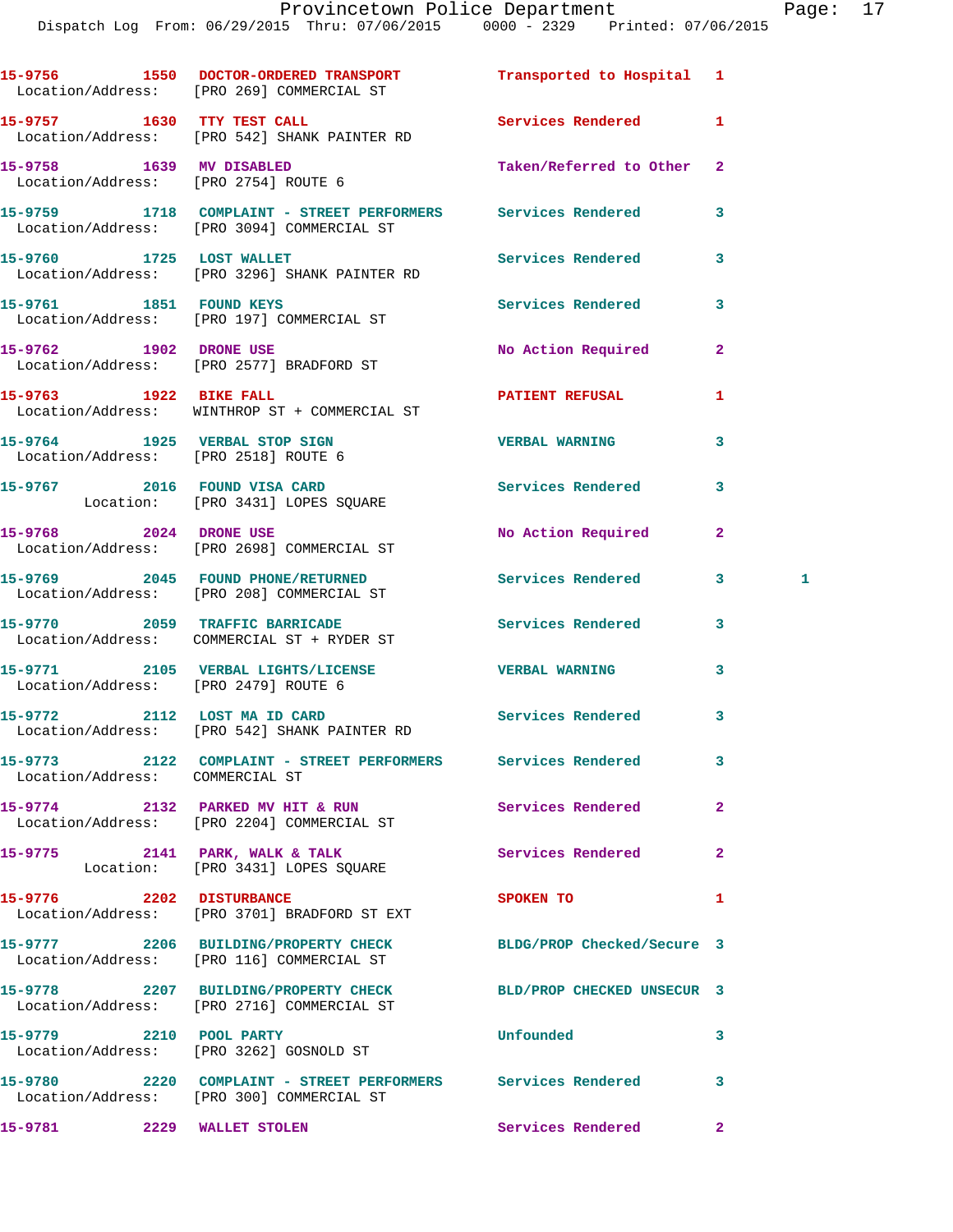|                                      | Provincetown Police Department<br>Dispatch Log From: 06/29/2015 Thru: 07/06/2015 0000 - 2329 Printed: 07/06/2015 |                          |                | Page: 18 |  |
|--------------------------------------|------------------------------------------------------------------------------------------------------------------|--------------------------|----------------|----------|--|
|                                      | Location/Address: [PRO 667] COMMERCIAL ST                                                                        |                          |                |          |  |
|                                      | 15-9782 2241 BUILDING/PROPERTY CHECK BLDG/PROP Checked/Secure 3<br>Location/Address: [PRO 182] COMMERCIAL ST     |                          |                |          |  |
| Location/Address: COMMERCIAL ST      | 15-9783 2331 PARK, WALK & TALK 3 Services Rendered 2                                                             |                          |                |          |  |
|                                      | 15-9784 2337 BUILDING/PROPERTY CHECK BLDG/PROP Checked/Secure 3<br>Location/Address: [PRO 488] MAYFLOWER ST      |                          |                |          |  |
|                                      | 15-9785 2344 BUILDING/PROPERTY CHECK BLDG/PROP Checked/Secure 3<br>Location/Address: [PRO 440] HARRY KEMP WAY    |                          |                |          |  |
| For Date: $07/04/2015$ - Saturday    |                                                                                                                  |                          |                |          |  |
|                                      | 15-9786 0005 MV STOP<br>Location/Address: [PRO 2577] BRADFORD ST                                                 | Services Rendered 3      |                |          |  |
|                                      | 15-9787 0007 MV OBSERVANCE / ASSIGNMENT Services Rendered 3<br>Location/Address: BRADFORD ST + RYDER ST          |                          |                |          |  |
|                                      | 15-9788 0023 COMPLAINT<br>Location/Address: [PRO 3442] COMMERCIAL ST                                             | Services Rendered 3      |                |          |  |
|                                      | 15-9789 0026 MV OBSERVANCE / ASSIGNMENT Services Rendered 3<br>Location/Address: HOWLAND ST + BRADFORD ST        |                          |                |          |  |
| 15-9790 0028 MV STOP                 | Location/Address: BRADFORD ST + CARVER ST                                                                        | <b>VERBAL WARNING</b>    | 3              |          |  |
|                                      | 15-9791 0034 BUILDING/PROPERTY CHECK BLDG/PROP Checked/Secure 3<br>Location/Address: [PRO 447] JEROME SMITH RD   |                          |                |          |  |
| Location/Address: ROUTE 6 + SNAIL RD | 15-9793 0043 SUSPICIOUS ACTIVITY WERBAL WARNING                                                                  |                          | 2              |          |  |
| 15-9794 0049 DISORDERLY              | Location/Address: [PRO 399] COMMERCIAL ST                                                                        | SPOKEN TO                | $\overline{2}$ |          |  |
|                                      | 15-9795 0059 BUILDING/PROPERTY CHECK BLDG/PROP Checked/Secure 3<br>Location/Address: [PRO 569] WINSLOW ST        |                          |                |          |  |
| Location/Address: COMMERCIAL ST      | 15-9796 0107 PARK, WALK & TALK                                                                                   | <b>Services Rendered</b> | 2              |          |  |
|                                      | 15-9797 0113 SPIRITUS DETOUR<br>Location/Address:     CARVER ST + COMMERCIAL ST                                  | Services Rendered        | 3              |          |  |
|                                      | 15-9798 0115 MV OBSERVANCE / ASSIGNMENT Services Rendered<br>Location/Address: BRADFORD ST + HOWLAND ST          |                          | 3              |          |  |
| 15-9799 0117 MV STOP                 | Location/Address: RYDER ST + BRADFORD ST                                                                         | <b>VERBAL WARNING</b>    | 3              |          |  |
| 15-9800 0121 DISORDERLY              | Location/Address: [PRO 165] COMMERCIAL ST                                                                        | <b>GONE ON ARRIVAL</b>   | $\mathbf{2}$   | 3        |  |
| 15-9801 0122 MV STOP                 | Location/Address: KENDALL LN + BRADFORD ST                                                                       | <b>VERBAL WARNING</b>    | 3              |          |  |
| 15-9803 0134 HARASSMENT              | Location/Address: [PRO 429] DYER ST                                                                              | Services Rendered        | $\mathbf{2}$   |          |  |
|                                      | 15-9804 0136 MV OBSERVANCE / ASSIGNMENT Services Rendered<br>Location/Address: BRADFORD ST + HOWLAND ST          |                          | 3              |          |  |
| 15-9805 0140 MV STOP                 | Location/Address: ROUTE 6 + HOWLAND ST                                                                           | <b>VERBAL WARNING</b>    | 3              |          |  |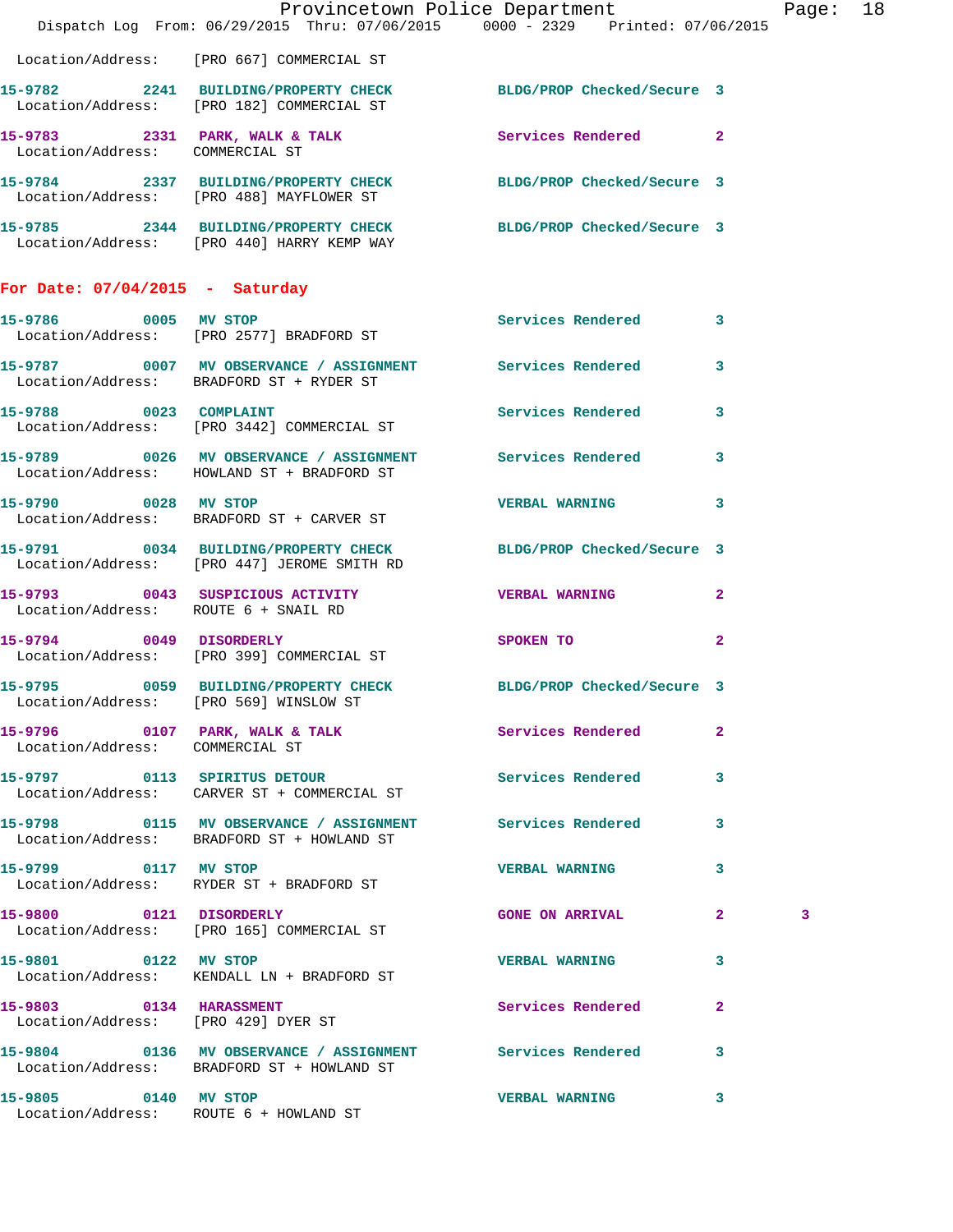|                                       | Dispatch Log From: 06/29/2015 Thru: 07/06/2015 0000 - 2329 Printed: 07/06/2015                                | Provincetown Police Department                                                                                 |              | Page: 19 |  |
|---------------------------------------|---------------------------------------------------------------------------------------------------------------|----------------------------------------------------------------------------------------------------------------|--------------|----------|--|
|                                       | 15-9806 0145 DISORDERLY<br>Location/Address: [PRO 399] COMMERCIAL ST                                          | Services Rendered 2                                                                                            |              |          |  |
|                                       | 15-9807 0148 LATE CLEANING/STOCKING Services Rendered 3<br>Location/Address: [PRO 3276] COMMERCIAL ST         |                                                                                                                |              |          |  |
|                                       | 15-9808 0153 NOISE COMPLAINT<br>Location/Address: [PRO 711] BRADFORD ST                                       | Services Rendered 3                                                                                            |              |          |  |
| 15-9809 0212 MV STOP                  | Location/Address: BRADFORD ST + CONWELL ST                                                                    | <b>VERBAL WARNING</b>                                                                                          | 3            |          |  |
|                                       | 15-9810 0221 BY-LAW VIOLATION<br>Location/Address: [PRO 526] RYDER ST EXT                                     | <b>VERBAL WARNING</b>                                                                                          | $\mathbf{2}$ |          |  |
|                                       | 15-9811 0227 BUILDING/PROPERTY CHECK BLDG/PROP Checked/Secure 3<br>Location/Address: [PRO 175] COMMERCIAL ST  |                                                                                                                |              |          |  |
|                                       | 15-9812 0229 NOISE COMPLAINT<br>Location/Address: [PRO 670] ALDEN ST                                          | Services Rendered 3                                                                                            |              |          |  |
| Location/Address: [PRO 2314] COURT ST | 15-9813 0245 MEDICAL EMERGENCY Services Rendered 1                                                            |                                                                                                                |              |          |  |
|                                       | 15-9815 0310 LOBBY TRAFFIC<br>Location/Address: [PRO 542] SHANK PAINTER RD                                    | Services Rendered 2                                                                                            |              | 42       |  |
|                                       | 15-9816 0341 ALARM - FIRE<br>Location/Address: [PRO 488] MAYFLOWER ST                                         | False Alarm and the state of the state of the state of the state of the state of the state of the state of the | 1            |          |  |
|                                       | 15-9817 0510 PARK, WALK & TALK Services Rendered 2<br>Location/Address: [PRO 3259] MACMILLAN WHARF            |                                                                                                                |              |          |  |
|                                       | 15-9818 0513 BUILDING/PROPERTY CHECK BLDG/PROP Checked/Secure 3<br>Location/Address: [PRO 1638] COMMERCIAL ST |                                                                                                                |              |          |  |
|                                       | 15-9819 0529 PARK, WALK & TALK<br>Location/Address: [PRO 433] RYDER ST EXT                                    | Services Rendered 2                                                                                            |              |          |  |
|                                       | 15-9820 0532 COMPLAINT<br>Location: [PRO 3431] LOPES SQUARE                                                   | Services Rendered 3                                                                                            |              |          |  |
| Location/Address: [PRO 2521] ROUTE 6  | 15-9821 0539 MV OBSERVANCE / ASSIGNMENT Services Rendered                                                     |                                                                                                                |              |          |  |
|                                       | 15-9822 0606 FLIGHT COVERAGE<br>Location/Address: [PRO 516] RACE POINT RD                                     | Services Rendered 2                                                                                            |              |          |  |
|                                       | 15-9823 0619 BUILDING/PROPERTY CHECK BLDG/PROP Checked/Secure 3<br>Location/Address: [PRO 519] RACE POINT RD  |                                                                                                                |              |          |  |
|                                       | 15-9824 0717 MV HIT & RUN<br>Location/Address: [PRO 2204] COMMERCIAL ST                                       | Services Rendered 2                                                                                            |              |          |  |
| Location/Address: [PRO 3287] ROUTE 6  | 15-9825 0747 BUILDING/PROPERTY CHECK BLDG/PROP Checked/Secure 3                                               |                                                                                                                |              |          |  |
|                                       | 15-9826 0747 HAZARDS/GLASS IN ROAD<br>Location/Address: [PRO 3075] SHANK PAINTER RD                           | Removed Hazard                                                                                                 | $\mathbf{2}$ |          |  |
|                                       | 15-9828 0900 ANIMAL CALL/COYOTE GONE ON ARRIVAL<br>Location/Address: [PRO 490] HOLWAY AVE                     |                                                                                                                | $\mathbf{2}$ |          |  |
| 15-9830 0921 PARADE                   | Location/Address: [PRO 542] SHANK PAINTER RD                                                                  | No Action Required                                                                                             | $\mathbf{2}$ |          |  |
| 15-9831 0936 LOST IPHONE 5            | Location/Address: [PRO 542] SHANK PAINTER RD                                                                  | Services Rendered 3                                                                                            |              |          |  |
|                                       | 15-9832 0942 911 GENERAL/ABANDONED Taken/Referred to Other 1                                                  |                                                                                                                |              |          |  |

Location/Address: [PRO 515] RACE POINT RD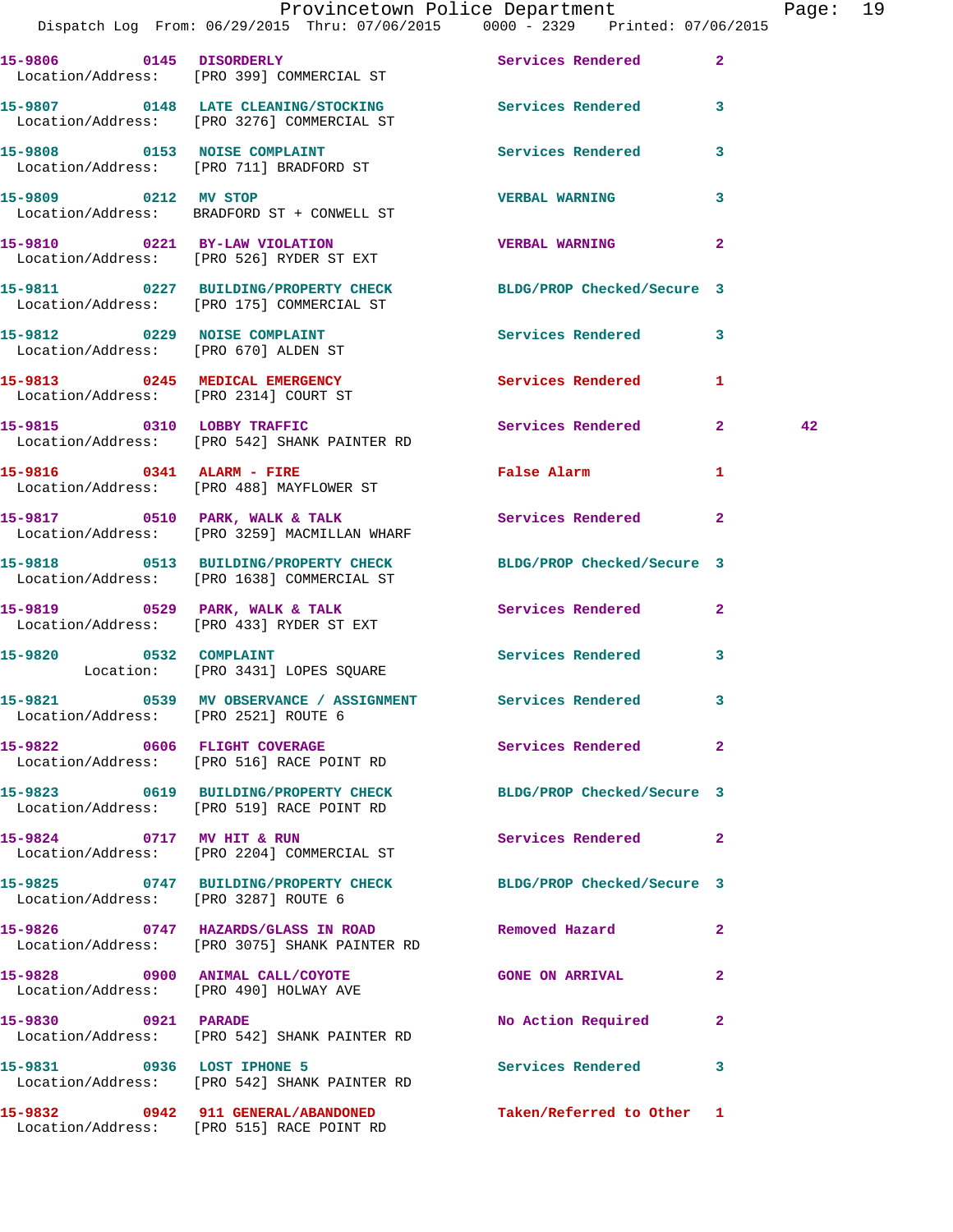| 15-9833 0949 LOST WALLET                                 | Location/Address: [PRO 542] SHANK PAINTER RD                                                                  | Services Rendered             | 3              |
|----------------------------------------------------------|---------------------------------------------------------------------------------------------------------------|-------------------------------|----------------|
|                                                          | 15-9834 0952 MV COMPLAINT<br>Location/Address: [PRO 1353] COMMERCIAL ST                                       | Services Rendered             | $\overline{2}$ |
|                                                          | 15-9836 1044 PARKING COMPLAINT / GENERAL No Action Required<br>Location/Address: [PRO 42] BRADFORD ST         |                               | 3              |
|                                                          | 15-9837 1142 MEDICAL EMERGENCY<br>Location/Address: [PRO 2490] PROVINCELANDS RD                               | Transported to Hospital       | 1              |
|                                                          | 15-9838 1149 DISTURBANCE<br>Location/Address: COMMERCIAL ST + GOSNOLD ST                                      | Could Not Locate              | 1              |
| 15-9839 1216 ANIMAL CALL                                 | Location/Address: [PRO 2540] RACE POINT RD                                                                    | Unfounded                     | $\overline{a}$ |
| 15-9840 1236 911 GENERAL<br>Location/Address: JOHNSON ST |                                                                                                               | SPOKEN TO                     | 1              |
| 15-9841 1248 911 GENERAL                                 | Location/Address: [PRO 1099] SCHUELER BLVD                                                                    | <b>SPOKEN TO</b>              | 1              |
|                                                          | 15-9842 1250 BUILDING/PROPERTY CHECK BLDG/PROP Checked/Secure 3<br>Location/Address: [PRO 2500] COMMERCIAL ST |                               |                |
|                                                          | 15-9843 1300 BUILDING/PROPERTY CHECK<br>Location/Address: [PRO 3259] MACMILLAN WHARF                          | BLDG/PROP Checked/Secure 3    |                |
|                                                          | 15-9844 1301 ANIMAL CALL/DOGS<br>Location/Address: [PRO 2483] COMMERCIAL ST                                   | SPOKEN TO                     | $\mathbf{2}$   |
| Location/Address: [PRO 3180] MEADOW RD                   | 15-9845 1324 MEDICAL EMERGENCY/SUIDIDAL Transported to Hospital 1                                             |                               |                |
|                                                          | 15-9846 1325 FOUND CREDIT CARD<br>Location/Address: [PRO 542] SHANK PAINTER RD                                | Services Rendered             | 3              |
| Refer To Accident: 15-30-AC                              | 15-9847 1346 MEDICAL EMERGENCY<br>Location/Address: BANGS ST + BRADFORD ST                                    | Transported to Hospital 1     | $\frac{4}{3}$  |
| 15-9848 1412 MV COMPLAINT<br>Location/Address: CARVER ST |                                                                                                               | <b>Solution Vehicle Towed</b> | $\mathbf{2}$   |
| 15-9849 1443 LOST KEYS                                   | Location: [PRO 3431] LOPES SQUARE                                                                             | No Action Required            | 3              |
| 15-9850 1443 MV HIT & RUN                                | Location/Address: [PRO 3296] SHANK PAINTER RD                                                                 | Services Rendered             | $\overline{a}$ |
| Location/Address: WINSLOW ST                             | 15-9851 1448 SUSPICIOUS ACTIVITY                                                                              | <b>VERBAL WARNING</b>         | $\mathbf{2}$   |
| 15-9852 1523 DISTURBANCE                                 | Location/Address: [PRO 527] RYDER ST EXT<br>Refer To $P/C$ : $15-144-AR$                                      | Arrest(s) Made                | 1              |
|                                                          | 15-9853 1534 FOUND WALLET<br>Location/Address: [PRO 542] SHANK PAINTER RD                                     | <b>Services Rendered</b>      | 3              |
| 15-9854 1538 HAZARDS                                     | Location/Address: [PRO 3908] COMMERCIAL ST                                                                    | Taken/Referred to Other       | $\mathbf{2}$   |
| 15-9855 1539 LOST MA ID                                  | Location/Address: [PRO 542] SHANK PAINTER RD                                                                  | Services Rendered             | 3              |
| 15-9857 1544 MV STOP                                     | Location/Address: [PRO 2898] JEROME SMITH RD                                                                  | SPOKEN TO                     | 3              |
|                                                          |                                                                                                               |                               |                |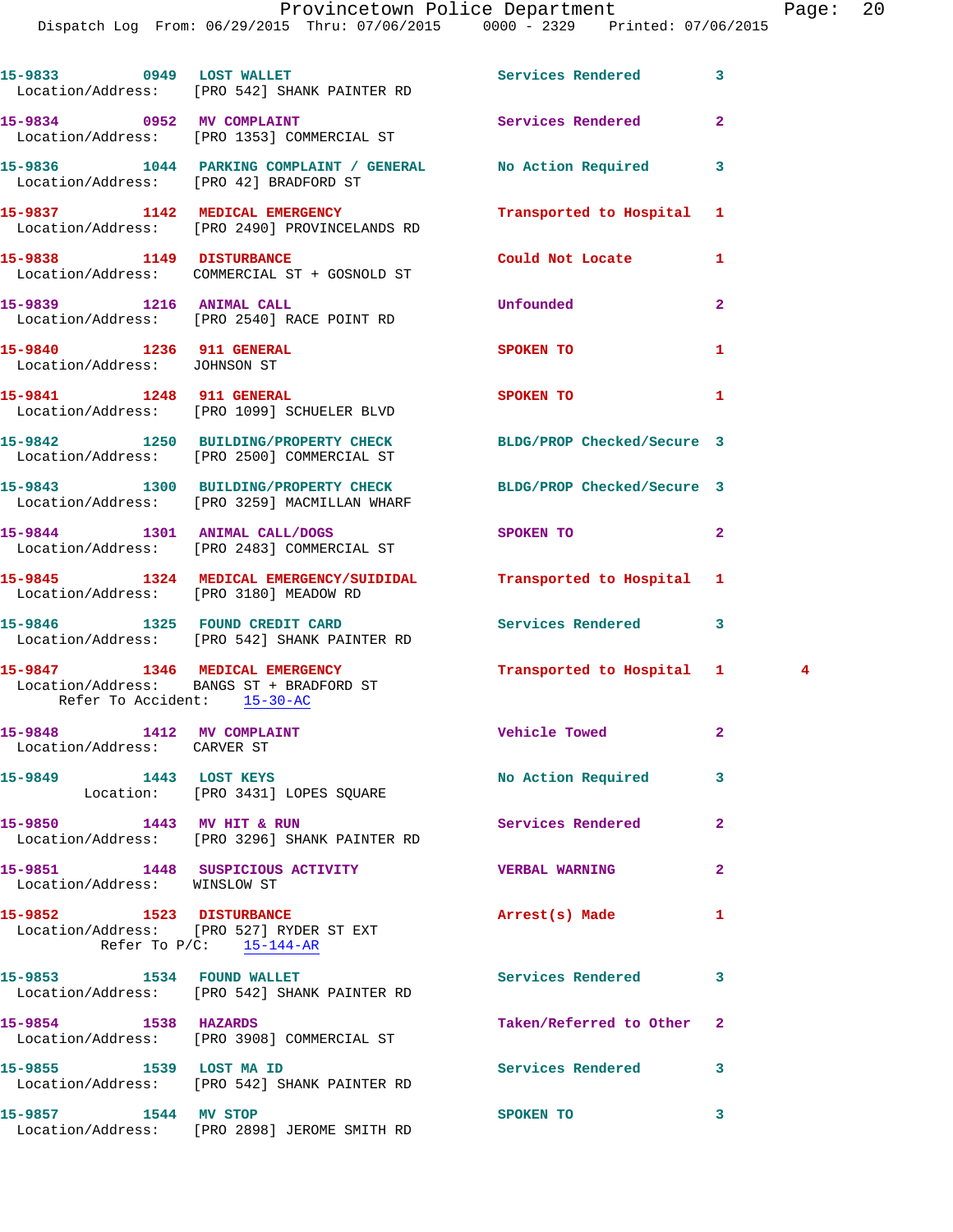Dispatch Log From: 06/29/2015 Thru: 07/06/2015 0000 - 2329 Printed: 07/06/2015

|                                                                 | 15-9858 1558 ANIMAL CALL/DOG IN VAN Services Rendered<br>Location/Address: [PRO 444] HIGH POLE HILL            |                           | $\overline{2}$     |
|-----------------------------------------------------------------|----------------------------------------------------------------------------------------------------------------|---------------------------|--------------------|
|                                                                 | 15-9859 1614 MV COMPLAINT<br>Location/Address: [PRO 2277] BRADFORD ST                                          | Services Rendered         | $\mathbf{2}$       |
|                                                                 | 15-9860 1618 MEDICAL EMERGENCY<br>Location/Address: [PRO 2543] MACMILLAN WHARF                                 | Transported to Hospital 1 |                    |
|                                                                 | 15-9861 1622 NOISE COMPLAINT<br>Location/Address: [PRO 664] COMMERCIAL ST                                      | Transported to Hospital   | 3                  |
| 15-9862 1625 ASSAULT                                            | Location/Address: [PRO 542] SHANK PAINTER RD                                                                   | Services Rendered         | 1                  |
| 15-9864 1713 MV STOP<br>Location/Address: [PRO 2519] ROUTE 6    |                                                                                                                | <b>VERBAL WARNING</b>     | 3                  |
|                                                                 | 15-9865 1800 ASSIST AGENCY / MUTUAL AID Services Rendered<br>Location/Address: [PRO 2647] SHANK PAINTER RD     |                           | 3                  |
|                                                                 | 15-9867 1849 NOISE COMPLAINT<br>Location/Address: [PRO 382] COMMERCIAL ST                                      | Services Rendered         | $\mathbf{3}$<br>-1 |
|                                                                 | 15-9871 2046 PARKING COMPLAINT / GENERAL Services Rendered<br>Location/Address: [PRO 395] COMMERCIAL ST        |                           | 3                  |
|                                                                 | 15-9872 2052 COMPLAINT<br>Location/Address: [PRO 1268] COMMERCIAL ST                                           | <b>Services Rendered</b>  | 3                  |
|                                                                 | 15-9873 2119 MEDICAL EMERGENCY<br>Location/Address: [PRO 3259] MACMILLAN WHARF                                 | <b>Services Rendered</b>  | 1                  |
|                                                                 | 15-9875 2151 MEDICAL EMERGENCY<br>Location/Address: [PRO 248] COMMERCIAL ST                                    | <b>Services Rendered</b>  | 1                  |
| Location/Address: [PRO 2521] ROUTE 6                            | 15-9876 2154 ASSIST AGENCY / MUTUAL AID Taken/Referred to Other                                                |                           | 3                  |
|                                                                 | 15-9877 2216 MEDICAL EMERGENCY Services Rendered<br>Location/Address: [PRO 2543] MACMILLAN WHARF               |                           | 1                  |
| 15-9878 2223 DISORDERLY                                         | Location: [PRO 3431] LOPES SQUARE<br>Refer To Arrest: 15-150-AR                                                | Arrest(s) Made            | $\mathbf{2}$       |
|                                                                 | 15-9879 		 2238 FOUND SAMSUNG PHONE/RETURNED Services Rendered<br>Location/Address: [PRO 542] SHANK PAINTER RD |                           | 3                  |
| 15-9881 2301 DISORDERLY                                         | Location/Address: [PRO 484] MASONIC PL                                                                         | <b>Services Rendered</b>  | 2                  |
|                                                                 | 15-9882 2303 SUSPICIOUS ACTIVITY<br>Location/Address: [PRO 3317] CEMETERY RD                                   | Services Rendered         | $\overline{a}$     |
| 15-9883 2304 DISTURBANCE                                        | Location/Address: [PRO 658] MOZART AVE<br>Refer To Arrest: 15-152-AR                                           | Arrest(s) Made            | 1                  |
| 15-9884 2330 DISORDERLY                                         | Location/Address: [PRO 208] COMMERCIAL ST                                                                      | Services Rendered         | $\overline{a}$     |
|                                                                 | 15-9885 2335 MEDICAL EMERGENCY<br>Location/Address: [PRO 300] COMMERCIAL ST                                    | <b>Services Rendered</b>  | 1                  |
|                                                                 | 15-9886 2345 COMPLAINT - STREET PERFORMERS Services Rendered<br>Location/Address: [PRO 1952] COMMERCIAL ST     |                           | 3                  |
| 15-9887 2347 NOISE COMPLAINT<br>Location/Address: COMMERCIAL ST |                                                                                                                | No Action Required        | 3                  |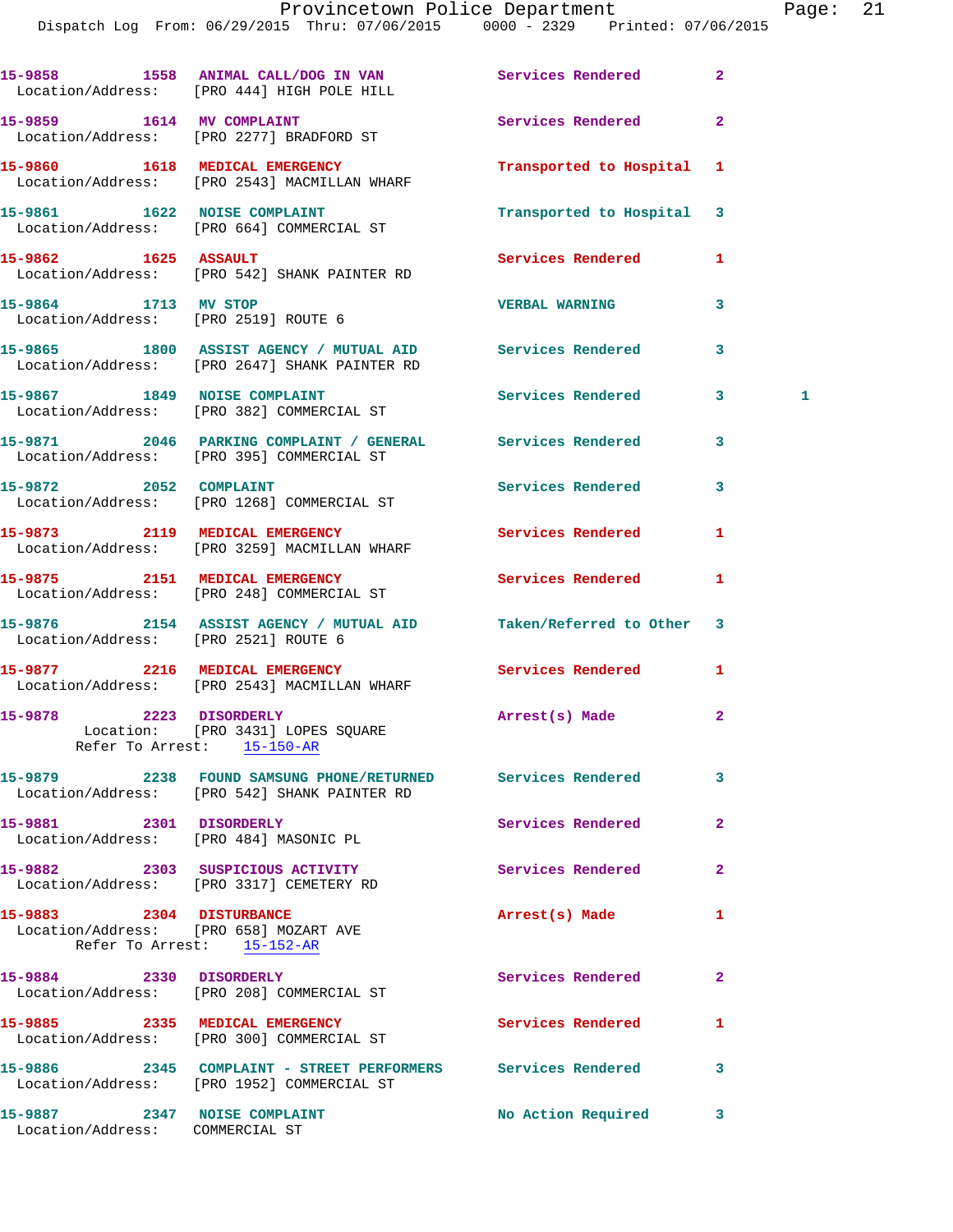|                                                                           | Dispatch Log From: 06/29/2015 Thru: 07/06/2015 0000 - 2329 Printed: 07/06/2015                                |                          |                |    |
|---------------------------------------------------------------------------|---------------------------------------------------------------------------------------------------------------|--------------------------|----------------|----|
|                                                                           | 15-9890 2357 DISORDERLY<br>Location: [PRO 3431] LOPES SQUARE                                                  | Services Rendered 2      |                |    |
| For Date: $07/05/2015$ - Sunday                                           |                                                                                                               |                          |                |    |
|                                                                           | 15-9891 0000 NOISE COMPLAINT<br>Location/Address: [PRO 1334] COMMERCIAL ST                                    | Services Rendered 3      |                |    |
| 15-9892 0017 LOST LAPTOP                                                  | Location/Address: [PRO 542] SHANK PAINTER RD                                                                  | Services Rendered 3      |                |    |
| 15-9894 0023 MV STOP                                                      | Location/Address: BRADFORD ST + GOSNOLD ST                                                                    | No Action Required       | $\mathbf{3}$   |    |
| 15-9895 0025 MV STOP                                                      | Location/Address: BRADFORD ST + PRINCE ST                                                                     | <b>VERBAL WARNING</b>    | 3              |    |
|                                                                           | 15-9896 0046 LOST I PHONE/FOUND<br>Location/Address: [PRO 105] COMMERCIAL ST                                  | Services Rendered        | 3              |    |
| 15-9897 0059 ASSAULT<br>Location/Address: [PRO 30] BRADFORD ST            |                                                                                                               | <b>Services Rendered</b> | 1              |    |
|                                                                           | 15-9898 0116 LOBBY TRAFFIC<br>Location/Address: [PRO 542] SHANK PAINTER RD                                    | Services Rendered        | $\overline{2}$ | 33 |
|                                                                           | 15-9900 0139 NOISE COMPLAINT<br>Location/Address: [PRO 1720] COMMERCIAL ST                                    | <b>Services Rendered</b> | 3              |    |
|                                                                           | 15-9902 0155 MEDICAL EMERGENCY<br>Location/Address: [PRO 146] COMMERCIAL ST                                   | Services Rendered        | 1              |    |
| 15-9906 0225 MV COMPLAINT<br>Location/Address: RACE POINT RD              |                                                                                                               | Could Not Locate         | $\mathbf{2}$   |    |
| 15-9907 0227 MV STOP<br>Location/Address: ROUTE 6                         |                                                                                                               | <b>VERBAL WARNING</b>    | 3              |    |
| Refer To P/C: 15-156-AR                                                   | 15-9908 0323 MEDICAL EMERGENCY<br>Location/Address: [PRO 542] SHANK PAINTER RD                                | Services Rendered        | 1              |    |
| 15-9909 0329 NOISE COMPLAINT                                              | Location/Address: [PRO 298] COMMERCIAL ST                                                                     | No Action Required 3     |                |    |
| Location/Address: CONWELL ST + ROUTE 6                                    | 15-9910 0340 BY-LAW VIOLATION                                                                                 | <b>VERBAL WARNING</b>    | $\mathbf{2}$   |    |
| 15-9911 0346 DISTURBANCE                                                  | Location/Address: BRADFORD ST + ATLANTIC AVE                                                                  | Services Rendered 1      |                | 1  |
| 15-9912 0434 COMPLAINT<br>Location/Address: ROUTE 6 + HOWLAND ST          |                                                                                                               | Services Rendered        | 3              |    |
|                                                                           | 15-9913 0503 BUILDING/PROPERTY CHECK BLDG/PROP Checked/Secure 3<br>Location/Address: [PRO 1638] COMMERCIAL ST |                          |                |    |
|                                                                           | 15-9914 0510 FOUND WALLET<br>Location/Address: [PRO 542] SHANK PAINTER RD                                     | Services Rendered        | 3              |    |
| 15-9915 0552 MEDICAL EMERGENCY                                            | Location/Address: [PRO 542] SHANK PAINTER RD<br>Refer To $P/C$ : 15-153-AR<br>Refer To $P/C$ : 15-156-AR      | Services Rendered        | 1              |    |
| 15-9916 0736 FLIGHT COVERAGE<br>Location/Address: [PRO 519] RACE POINT RD |                                                                                                               | Services Rendered        | $\mathbf{2}$   |    |
| 15-9917 0738 FOUND MA LICENSE                                             |                                                                                                               | <b>Services Rendered</b> | 3              |    |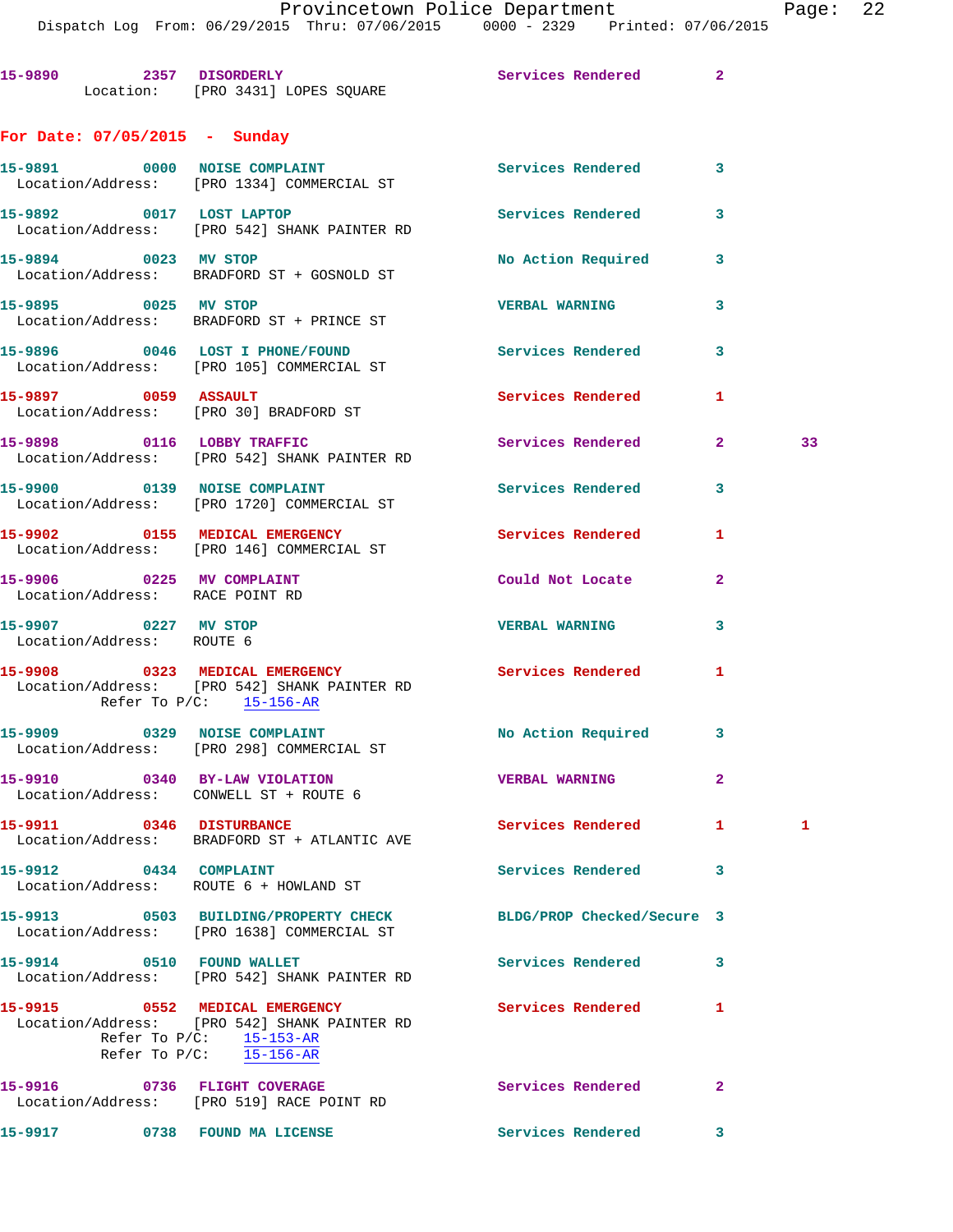|                                       |                                                                                 | Provincetown Police Department<br>Dispatch Log From: 06/29/2015 Thru: 07/06/2015 0000 - 2329 Printed: 07/06/2015                                                                                                              |                            | Page: 23 |  |
|---------------------------------------|---------------------------------------------------------------------------------|-------------------------------------------------------------------------------------------------------------------------------------------------------------------------------------------------------------------------------|----------------------------|----------|--|
|                                       | Location/Address: [PRO 542] SHANK PAINTER RD                                    |                                                                                                                                                                                                                               |                            |          |  |
|                                       |                                                                                 | 15-9918 0830 BUILDING/PROPERTY CHECK Services Rendered 3<br>Location/Address: [PRO 2898] JEROME SMITH RD                                                                                                                      |                            |          |  |
| Location/Address: NELSON AVE          |                                                                                 | 15-9919 0900 MV BREAKING & ENTERING Services Rendered                                                                                                                                                                         | $\mathbf{2}$               |          |  |
|                                       | 15-9920 0904 FOUND DEBIT CARD<br>Location: [PRO 3431] LOPES SQUARE              | Services Rendered 3                                                                                                                                                                                                           |                            |          |  |
|                                       | Location/Address: [PRO 3430] COMMERCIAL ST                                      | 15-9921 0943 BUILDING/PROPERTY CHECK Services Rendered 3                                                                                                                                                                      |                            |          |  |
|                                       | Location/Address: [PRO 519] RACE POINT RD                                       | 15-9922 0946 BUILDING/PROPERTY CHECK BLDG/PROP Checked/Secure 3                                                                                                                                                               |                            |          |  |
|                                       | 15-9923 0947 ASSIST CITIZEN<br>Location/Address: [PRO 3702] COMMERCIAL ST       | Services Rendered 3                                                                                                                                                                                                           |                            |          |  |
|                                       | Location/Address: [PRO 105] COMMERCIAL ST                                       | 15-9924 0954 BUILDING/PROPERTY CHECK BLDG/PROP Checked/Secure 3                                                                                                                                                               |                            |          |  |
|                                       | 15-9925 0959 HARASSMENT<br>Location/Address: [PRO 204] COMMERCIAL ST            | SPOKEN TO THE STATE OF THE STATE OF THE STATE OF THE STATE OF THE STATE OF THE STATE OF THE STATE OF THE STATE OF THE STATE OF THE STATE OF THE STATE OF THE STATE OF THE STATE OF THE STATE OF THE STATE OF THE STATE OF THE | $\overline{\phantom{0}}$ 2 |          |  |
|                                       | Location/Address: [PRO 530] SHANK PAINTER RD                                    | 15-9926 1039 BUILDING/PROPERTY CHECK BLDG/PROP Checked/Secure 3                                                                                                                                                               |                            |          |  |
|                                       | 15-9928 1101 LOST GO PRO CAMERA<br>Location/Address: [PRO 542] SHANK PAINTER RD | Services Rendered 3                                                                                                                                                                                                           |                            |          |  |
| 15-9929 1111 AT SCHOOL                | Location/Address: [PRO 569] WINSLOW ST                                          | Services Rendered 3                                                                                                                                                                                                           |                            |          |  |
| Location/Address: [PRO 1433] SOPER ST | 15-9930 1119 WELLNESS CHECK                                                     | Services Rendered                                                                                                                                                                                                             | 3                          |          |  |
|                                       | 15-9931 1140 SUBJECT IN CEMETERY<br>Location/Address: [PRO 1119] WAREHAM ST     | Services Rendered                                                                                                                                                                                                             | 3                          |          |  |
|                                       | 15-9932 1215 LOST BLUE WALLET<br>Location/Address: [PRO 542] SHANK PAINTER RD   | Services Rendered                                                                                                                                                                                                             | 3                          |          |  |
|                                       | 15-9933 1236 FOUND HOUSE KEY<br>Location/Address: [PRO 542] SHANK PAINTER RD    | Services Rendered 3                                                                                                                                                                                                           |                            |          |  |
|                                       | 15-9934 1253 ABANDONED 911 CALL<br>Location/Address: [PRO 106] COMMERCIAL ST    | Services Rendered 1                                                                                                                                                                                                           |                            |          |  |
|                                       | 15-9935 1257 LOST GUCCI WALLET<br>Location/Address: [PRO 542] SHANK PAINTER RD  | Services Rendered 3                                                                                                                                                                                                           |                            |          |  |
|                                       | Location/Address: [PRO 105] COMMERCIAL ST                                       | 15-9936 1302 BUILDING/PROPERTY CHECK BLDG/PROP Checked/Secure 3                                                                                                                                                               |                            |          |  |
|                                       | 15-9937 1318 ALARM - GENERAL<br>Location/Address: [PRO 1732] BAYBERRY AVE       | No Action Required 1                                                                                                                                                                                                          |                            |          |  |
|                                       | 15-9938 1318 LOST IPHONE FOUND<br>Location/Address: [PRO 542] SHANK PAINTER RD  | Services Rendered                                                                                                                                                                                                             | 3                          |          |  |
|                                       | Location: [PRO 3431] LOPES SQUARE                                               | 15-9939 1335 PARK, WALK & TALK 1993 Services Rendered                                                                                                                                                                         | $\mathbf{2}$               |          |  |
|                                       | Location/Address: [PRO 75] CAPTAIN BERTIE RD                                    | 15-9940 1340 BUILDING/PROPERTY CHECK Services Rendered 3                                                                                                                                                                      |                            |          |  |
|                                       | Location/Address: HIGH POLE HL + BRADFORD ST                                    | 15-9941 1350 MV OBSERVANCE / ASSIGNMENT Citation/Warning Issued 3                                                                                                                                                             |                            |          |  |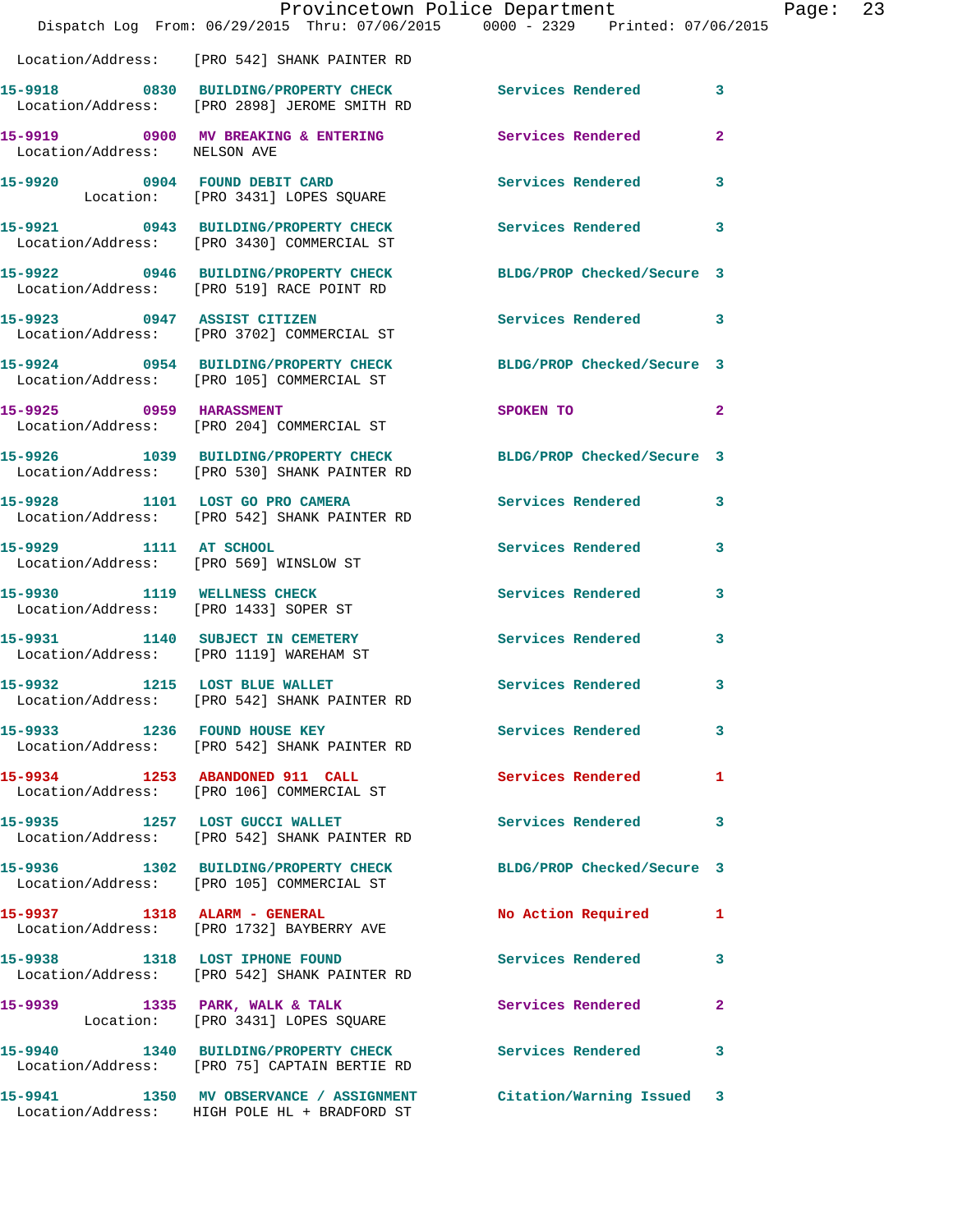|                                                              | Dispatch Log From: 06/29/2015 Thru: 07/06/2015 0000 - 2329 Printed: 07/06/2015                                   |                           |                              |  |
|--------------------------------------------------------------|------------------------------------------------------------------------------------------------------------------|---------------------------|------------------------------|--|
| 15-9942 1359 MV STOP<br>Location/Address: BRADFORD ST        |                                                                                                                  | <b>VERBAL WARNING</b>     | 3                            |  |
|                                                              | 15-9943 1359 MV COMPLAINT<br>Location/Address: [PRO 1119] WAREHAM ST                                             | Services Rendered         | $\overline{a}$               |  |
|                                                              | 15-9944 1414 ASSIST CITIZEN<br>Location/Address: [PRO 444] HIGH POLE HILL                                        | Services Rendered         | 3                            |  |
|                                                              | 15-9945 1452 NOISE COMPLAINT<br>Location/Address: [PRO 3262] GOSNOLD ST                                          | <b>SPOKEN TO</b>          | 3                            |  |
|                                                              | 15-9946 1502 HARASSMENT<br>Location/Address: [PRO 542] SHANK PAINTER RD                                          | SPOKEN TO                 | $\mathbf{2}$                 |  |
|                                                              | 15-9947 1507 LOST GREEN PURSE<br>Location/Address: [PRO 542] SHANK PAINTER RD                                    | Services Rendered         | 3                            |  |
|                                                              | 15-9948 1510 MV ACCIDENT<br>Location/Address: [PRO 1544] COMMERCIAL ST                                           | Citation/Warning Issued 1 |                              |  |
|                                                              | 15-9949 1526 PARK, WALK & TALK<br>Location/Address: [PRO 105] COMMERCIAL ST                                      | Services Rendered         | $\mathbf{2}$                 |  |
|                                                              | 15-9950 1530 LOST/FOUND PROPERTY<br>Location/Address: [PRO 542] SHANK PAINTER RD                                 | No Action Required        | 3                            |  |
| 15-9951 1542 FOLLOW UP<br>Location/Address: COMMERCIAL ST    |                                                                                                                  | SPOKEN TO                 | $\mathbf{2}$                 |  |
| 15-9952 1547 MISSING CAT<br>Location/Address: COMMERCIAL ST  |                                                                                                                  | Services Rendered         | $\overline{a}$               |  |
|                                                              | 15-9953 1618 FOUND I-PHONE W/CASE Services Rendered<br>Location/Address: [PRO 542] SHANK PAINTER RD              |                           | 3                            |  |
|                                                              | 15-9954 1623 FOUND FLIP PHONE<br>Location/Address: [PRO 542] SHANK PAINTER RD                                    | <b>Services Rendered</b>  | 3                            |  |
|                                                              | 15-9955 1624 LOST DRIVER'S LICENSE<br>Location/Address: [PRO 542] SHANK PAINTER RD                               | <b>Services Rendered</b>  | 3                            |  |
| 15-9956 1631 ANIMAL CALL                                     | Location/Address: [PRO 3933] MILLER HILL RD                                                                      | <b>SPOKEN TO</b>          | $\mathbf{2}$                 |  |
| 15-9957 1637 LOOSE DOG<br>Location/Address: SEASHORE PARK DR |                                                                                                                  | Services Rendered         | $\mathbf{2}$                 |  |
|                                                              | 15-9958 1700 BUILDING/PROPERTY CHECK BLDG/PROP Checked/Secure 3<br>Location/Address: [PRO 1778] SHANK PAINTER RD |                           |                              |  |
| 15-9959 1718 LOST IPHONE                                     | Location/Address: [PRO 542] SHANK PAINTER RD                                                                     | Services Rendered         | 3                            |  |
|                                                              | 15-9960 1724 SUSPICIOUS ACTIVITY<br>Location/Address: [PRO 3313] STANDISH ST                                     | Could Not Locate          | 2                            |  |
|                                                              | 15-9961 1739 MEDICAL EMERGENCY<br>Location/Address: [PRO 1992] COMMERCIAL ST                                     | <b>Services Rendered</b>  | 1                            |  |
|                                                              | 15-9962 1743 STREET PERFORMER<br>Location/Address: [PRO 3094] COMMERCIAL ST                                      | SPOKEN TO                 | 3                            |  |
|                                                              | 15-9963 1743 STREET PERFORMER<br>Location/Address: [PRO 3446] COMMERCIAL ST                                      | <b>Services Rendered</b>  | 3                            |  |
| 15-9965 1745 FOUND KNIFE                                     | Location/Address: ROUTE 6 + HOWLAND ST                                                                           | Services Rendered         | 3                            |  |
|                                                              | 15-9964 1748 MV COMPLAINT<br>Location/Address: [PRO 106] COMMERCIAL ST                                           | <b>GONE ON ARRIVAL</b>    | $\mathbf{2}$<br>$\mathbf{2}$ |  |
|                                                              |                                                                                                                  |                           |                              |  |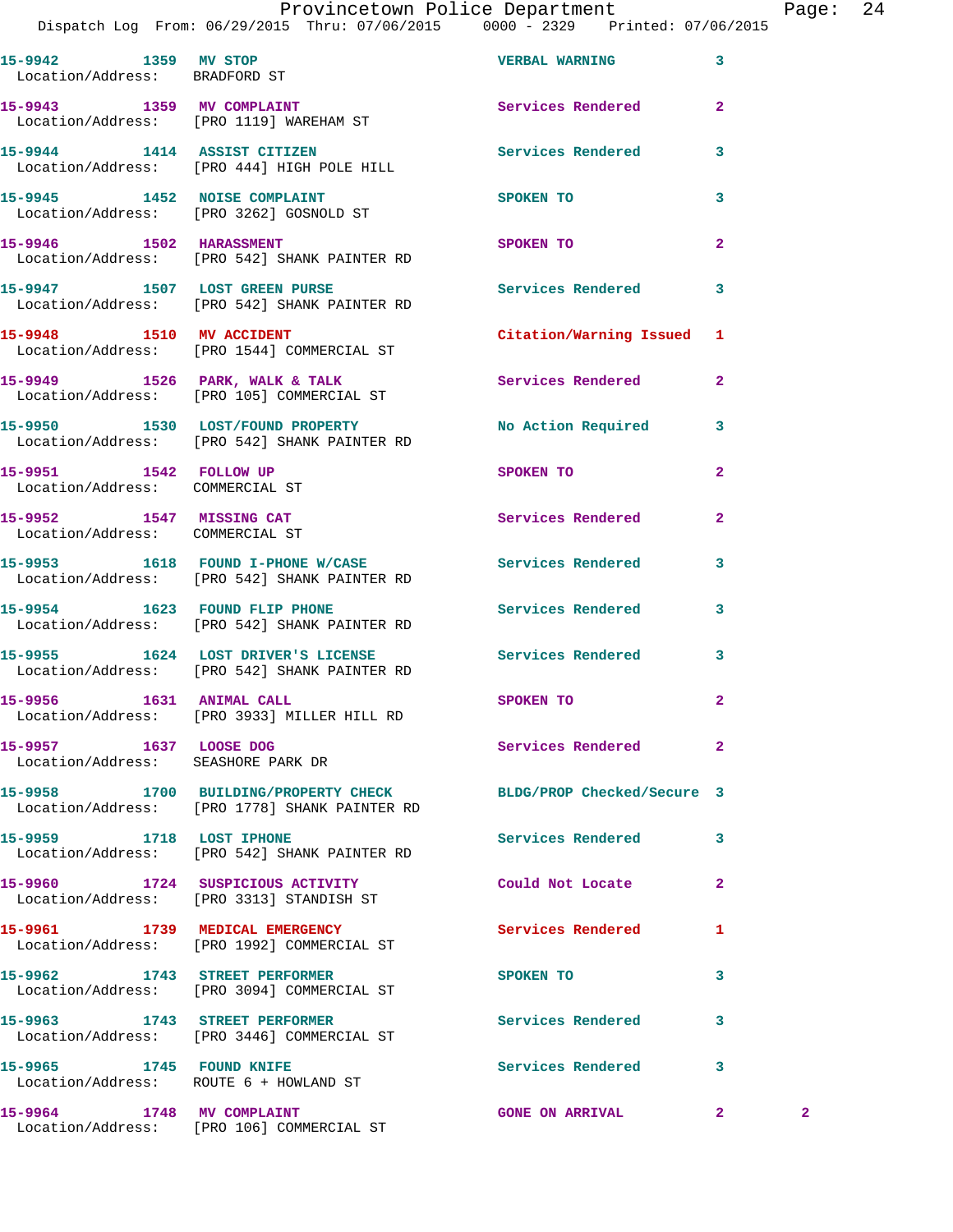|                                                   | 15-9966 1834 COMPLAINT<br>Location/Address: [PRO 542] SHANK PAINTER RD                                        | SPOKEN TO                  | 3            |    |
|---------------------------------------------------|---------------------------------------------------------------------------------------------------------------|----------------------------|--------------|----|
|                                                   | 15-9967 1845 MEDICAL EMERGENCY<br>Location/Address: [PRO 2540] RACE POINT RD                                  | Transported to Hospital    | 1            |    |
|                                                   | 15-9969 1910 BOAT/HARBORMASTER<br>Location/Address: [PRO 2543] MACMILLAN WHARF                                | Taken/Referred to Other    | $\mathbf{2}$ |    |
| 15-9970 1923 COMPLAINT                            | Location/Address: [PRO 3430] COMMERCIAL ST                                                                    | SPOKEN TO                  | 3            |    |
|                                                   | 15-9971 1925 FOUND PURSE<br>Location/Address: [PRO 3256] COMMERCIAL ST                                        | Services Rendered          | 3            |    |
|                                                   | 15-9972 1928 PARKING COMPLAINT / GENERAL Services Rendered<br>Location/Address: [PRO 2489] BRADFORD ST        |                            | 3            |    |
|                                                   | 15-9973 1936 DISTURBANCE<br>Location/Address: [PRO 146] COMMERCIAL ST                                         | Unfounded                  | 1            |    |
|                                                   | 15-9974 2035 BUILDING/PROPERTY CHECK<br>Location/Address: [PRO 519] RACE POINT RD                             | BLDG/PROP Checked/Secure 3 |              |    |
|                                                   | 15-9975 2104 DISTURBANCE<br>Location/Address: [PRO 395] COMMERCIAL ST                                         | SPOKEN TO                  | 1            |    |
| 15-9976 2110 ASSIST CITIZEN                       | Location/Address: [PRO 542] SHANK PAINTER RD                                                                  | <b>FOLLOW UP</b>           | 3            |    |
|                                                   | 15-9977 2114 MEDICAL EMERGENCY<br>Location/Address: [PRO 542] SHANK PAINTER RD                                | Transported to Hospital    | 1            |    |
|                                                   | 15-9978 2116 TRAFFIC CONTROL<br>Location/Address: RYDER ST + COMMERCIAL ST                                    | Services Rendered          | 3            |    |
| 15-9981 2126 COMPLAINT                            | Location/Address: [PRO 146] COMMERCIAL ST                                                                     | No Action Required         | 3            |    |
|                                                   | 15-9979 2127 BAR CHECK<br>Location/Address: [PRO 3331] COMMERCIAL ST                                          | BLDG/PROP Checked/Secure 2 |              |    |
|                                                   | 15-9980 2127 BUILDING/PROPERTY CHECK<br>Location/Address: [PRO 1952] COMMERCIAL ST                            | BLDG/PROP Checked/Secure 3 |              |    |
| 15-9982 2150 FIREWORKS                            | Location/Address: [PRO 578] WINTHROP ST                                                                       | Could Not Locate           | $\mathbf{2}$ | 5. |
|                                                   | 15-9983 2218 NOISE COMPLAINT<br>Location/Address: [PRO 2496] BAYBERRY AVE                                     | SPOKEN TO                  | 3            |    |
| 15-9984 2225 LOST WALLET                          | Location: CENTER OF TOWN                                                                                      | <b>Services Rendered</b>   | 3            |    |
| 15-9985 2236 MV STOP<br>Location/Address: ROUTE 6 |                                                                                                               | <b>VERBAL WARNING</b>      | 3            |    |
|                                                   | 15-9986 2239 BUILDING/PROPERTY CHECK<br>Location/Address: [PRO 105] COMMERCIAL ST                             | BLDG/PROP Checked/Secure 3 |              |    |
|                                                   | 15-9987 2307 BUILDING/PROPERTY CHECK<br>Location/Address: [PRO 175] COMMERCIAL ST                             | BLDG/PROP Checked/Secure 3 |              |    |
|                                                   | 15-9988 2325 BUILDING/PROPERTY CHECK<br>Location/Address: [PRO 447] JEROME SMITH RD                           | BLDG/PROP Checked/Secure 3 |              |    |
|                                                   | 15-9990 2330 BUILDING/PROPERTY CHECK BLDG/PROP Checked/Secure 3<br>Location/Address: [PRO 440] HARRY KEMP WAY |                            |              |    |
| 15-9989 2334 MV STOP                              |                                                                                                               | <b>VERBAL WARNING</b>      | 3            |    |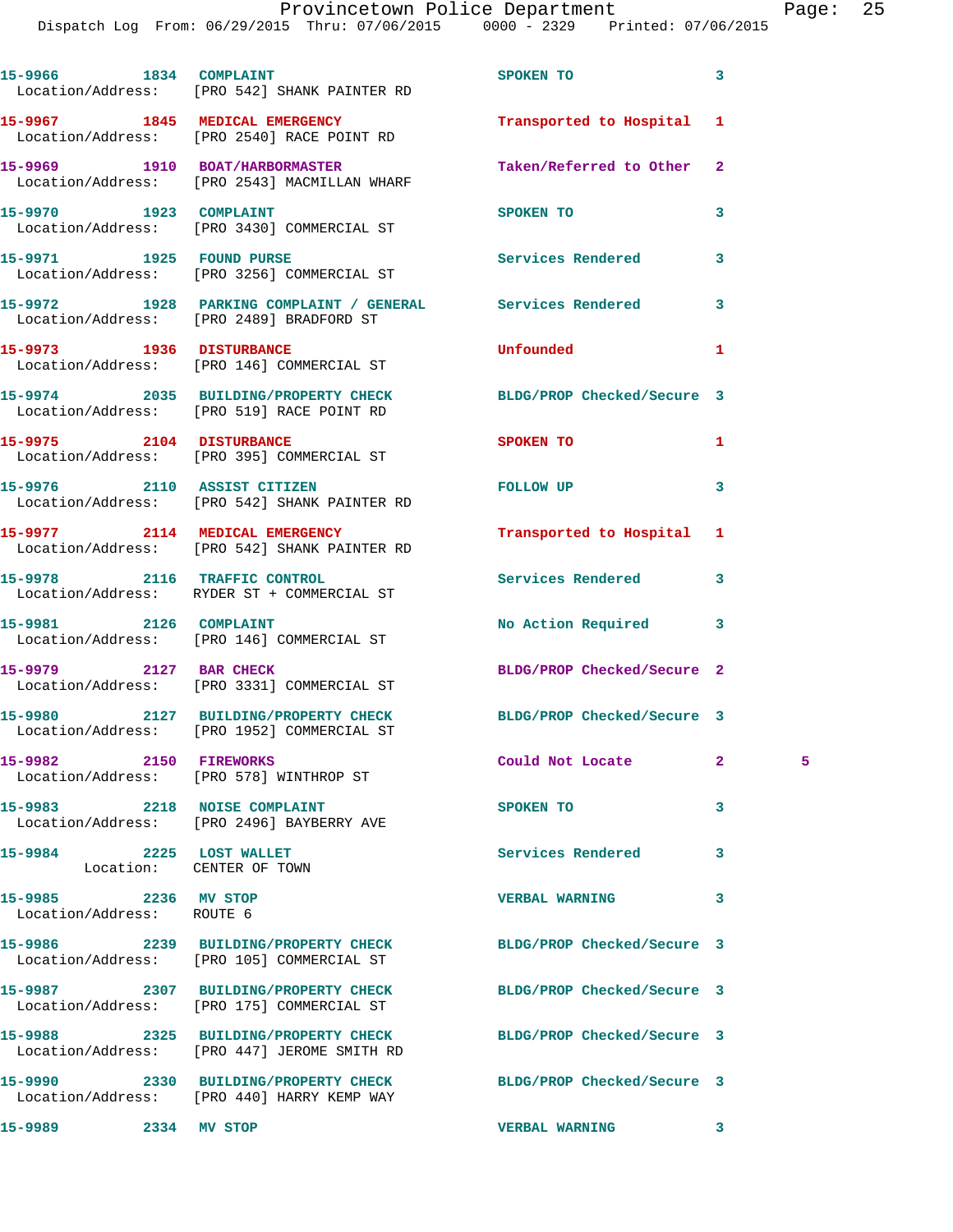|                                                                  | Dispatch Log From: 06/29/2015 Thru: 07/06/2015 0000 - 2329 Printed: 07/06/2015                                 | Provincetown Police Department |                | Page: 26 |  |
|------------------------------------------------------------------|----------------------------------------------------------------------------------------------------------------|--------------------------------|----------------|----------|--|
|                                                                  | Location/Address: [PRO 2875] COMMERCIAL ST                                                                     |                                |                |          |  |
|                                                                  | 15-9991 2339 BUILDING/PROPERTY CHECK BLDG/PROP Checked/Secure 3<br>Location/Address: [PRO 105] COMMERCIAL ST   |                                |                |          |  |
|                                                                  | 15-9992 2343 BAR CHECK<br>Location/Address: [PRO 208] COMMERCIAL ST                                            | LICENSING/NO ACTION 2          |                |          |  |
| 15-9993 2353 BAR CHECK                                           | Location/Address: [PRO 3392] COMMERCIAL ST                                                                     | LICENSING/NO ACTION 2          |                |          |  |
|                                                                  | 15-9994 2355 ASSIST CITIZEN<br>Location/Address: [PRO 517] RACE POINT RD                                       | Services Rendered              | 3              |          |  |
| 15-9995 2357 BAR CHECK<br>Location/Address: [PRO 80] CARVER ST   |                                                                                                                | LICENSING/NO ACTION            | $\mathbf{2}$   |          |  |
| 15-9996 2357 BAR CHECK<br>Location/Address: [PRO 3729] CARVER ST |                                                                                                                | LICENSING/NO ACTION 2          |                |          |  |
| For Date: 07/06/2015 - Monday                                    |                                                                                                                |                                |                |          |  |
|                                                                  | 15-9997 0003 LOBBY TRAFFIC<br>Location/Address: [PRO 542] SHANK PAINTER RD                                     | Services Rendered 2            |                | 3        |  |
| 15-9998 0003 BAR CHECK                                           | Location/Address: [PRO 3117] COMMERCIAL ST                                                                     | LICENSING/NO ACTION            | $\mathbf{2}$   |          |  |
| 15-9999 0005 BAR CHECK                                           | Location/Address: [PRO 484] MASONIC PL                                                                         | LICENSING/NO ACTION            | $\overline{2}$ |          |  |
|                                                                  | 15-10000 0013 BAR CHECK<br>Location/Address: [PRO 399] COMMERCIAL ST                                           | LICENSING/NO ACTION            | $\mathbf{2}$   |          |  |
|                                                                  | 15-10001 0016 BUILDING/PROPERTY CHECK BLDG/PROP Checked/Secure 3<br>Location/Address: [PRO 385] COMMERCIAL ST  |                                |                |          |  |
|                                                                  | 15-10002 0016 MV OBSERVANCE / ASSIGNMENT Services Rendered 3<br>Location/Address: BRADFORD ST + HOWLAND ST     |                                |                |          |  |
| 15-10004 0031 MV STOP                                            | Location/Address: BRADFORD ST + CONWAY ST                                                                      | <b>VERBAL WARNING</b> 3        |                |          |  |
| 15-10005 0045 MV STOP                                            | Location/Address: [PRO 58] BRADFORD ST                                                                         | VERBAL WARNING 3               |                |          |  |
|                                                                  | 15-10007 0057 ASSIST CITIZEN<br>Location/Address: [PRO 182] COMMERCIAL ST                                      | Services Rendered 3            |                |          |  |
|                                                                  | 15-10008 0114 PARK, WALK & TALK Services Rendered 2<br>Location/Address: [PRO 165] COMMERCIAL ST               |                                |                |          |  |
|                                                                  | 15-10010 0157 BUILDING/PROPERTY CHECK BLDG/PROP Checked/Secure 3<br>Location/Address: [PRO 444] HIGH POLE HILL |                                |                |          |  |
|                                                                  | 15-10011 0216 DISTURBANCE<br>Location/Address: [PRO 155] COMMERCIAL ST                                         | Services Rendered 1            |                |          |  |
| 15-10012 0219 MV STOP                                            | Location/Address: COMMERCIAL ST                                                                                | VERBAL WARNING 3               |                |          |  |
|                                                                  | 15-10013 0227 MV STOP<br>Location: [PRO 3431] LOPES SQUARE                                                     | <b>VERBAL WARNING</b>          | 3              |          |  |
| 15-10014 0227 MV STOP                                            | Location/Address: [PRO 2543] MACMILLAN WHARF                                                                   | VERBAL WARNING 3               |                |          |  |
|                                                                  | 15-10015 0238 NOISE COMPLAINT<br>Location/Address: [PRO 3784] COMMERCIAL ST                                    | Services Rendered 3            |                |          |  |